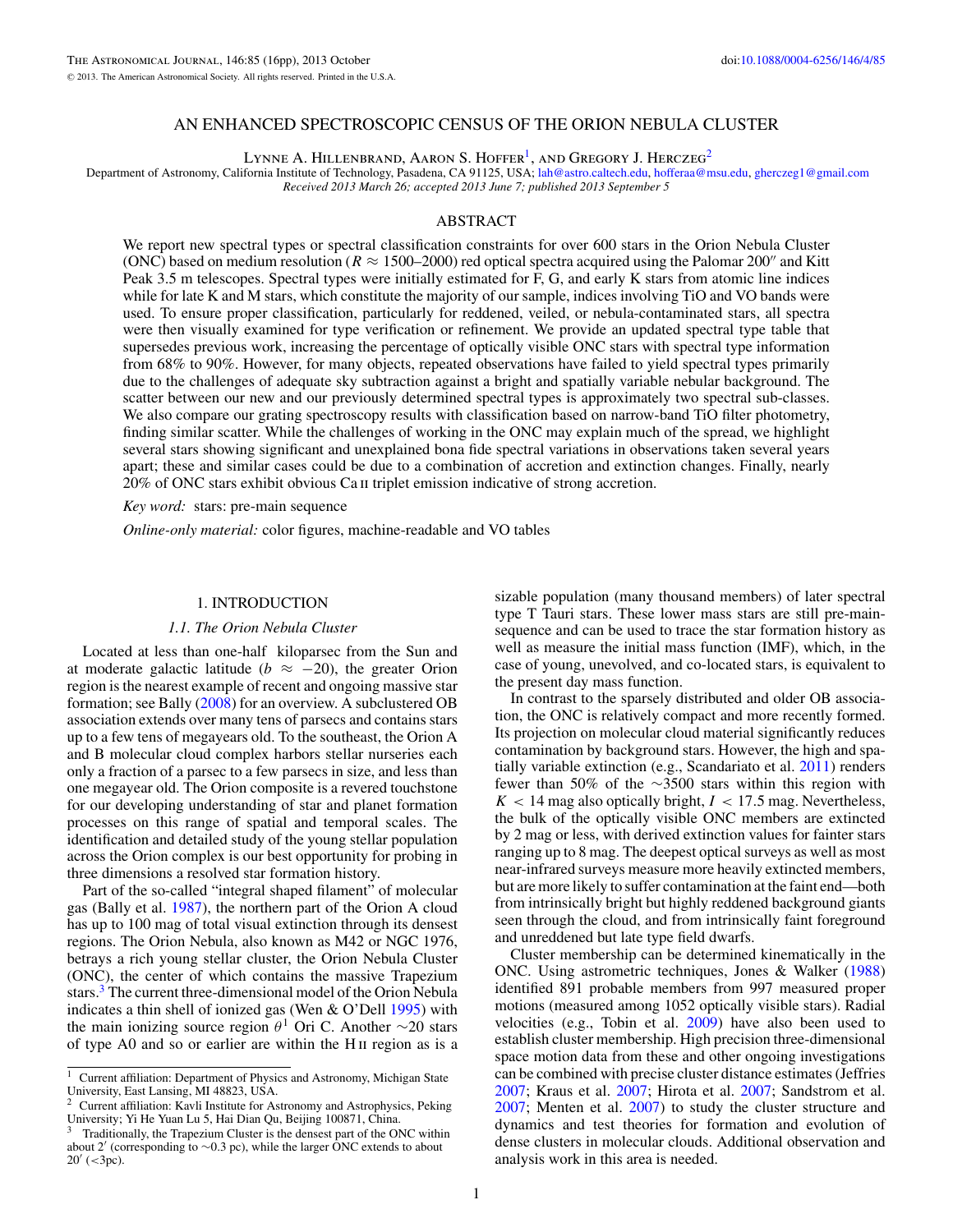The ONC contains a broadly populated stellar mass function extending from a single massive (late-O type) star all the way down to low-mass stars (having late M types) and into the substellar mass regime of brown dwarfs (L and likely T type), as well as planetary mass objects remaining to be spectrally typed and identified as such. With a mean stellar age for the optically visible stars of less than 2 Myr (Herbig & Terndrup [1986;](#page-14-0) Hillenbrand [1997;](#page-15-0) da Rio et al. [2010;](#page-14-0) Reggiani et al. [2011\)](#page-15-0), the ONC is not only one of the largest but also one of the densest ( $∼10<sup>4</sup>$  stars pc<sup>−3</sup> in the inner cluster; McCaughrean & Stauffer [1994;](#page-15-0) Hillenbrand & Hartmann [1998\)](#page-15-0) nearby starforming regions. The ONC population was used to demonstrate definitively that it is possible to form both high and low mass stars as well as brown dwarfs in the same *<*0.1 pc region. From the lower mass stars, the estimated current star formation rate is  $\sim$ 10<sup>-4</sup>  $M_{\odot}$  yr<sup>-1</sup> (Hillenbrand [1997,](#page-15-0) hereafter H97).

The [H97](#page-15-0) study of the ONC employed optical spectroscopy and photometry to individually de-redden and locate over 900 stars on the H-R diagram, enabling estimation of their masses and ages via comparison to pre-main sequence evolutionary tracks. Work by Luhman et al. [\(2000\)](#page-15-0), Slesnick et al. [\(2004\)](#page-15-0), Riddick et al. [\(2007b\)](#page-15-0), and Weights et al. [\(2009\)](#page-15-0) increased the spectroscopically studied sample, employing optical and nearinfrared spectral classification techniques. da Rio et al. [\(2010,](#page-14-0) [2012\)](#page-14-0) estimated spectral types for M-type stars from narrowband photometry, as discussed in more detail below. Additional studies such as those of Hillenbrand & Carpenter [\(2000\)](#page-15-0), Muench et al. [\(2002\)](#page-15-0), Lucas et al. [\(2005\)](#page-15-0), and Andersen et al. [\(2011\)](#page-14-0) used photometric techniques rather than spectroscopic ones, and arrived at IMF estimates that are useful in a statistical sense but do not determine masses and ages for individual stars. The general consensus from the above studies is that the ONC IMF rises from the highest masses to sub-solar masses, realizes a flattening in the  $0.5{\text -}0.6 M_{\odot}$  regime, and peaks in the  $0.2-0.3$   $M_{\odot}$  regime before turning over throughout the substellar (brown dwarf) mass range. There is some discrepancy as to the exact form of the IMF below the peak and turnover in this cluster (and in many other young clusters). Increased spectroscopic samples as well as improved understanding of contraction models at young ages will be required for progress on the IMF in the low mass stellar and sub-stellar domain.

Recent reviews of the ONC region are those by Muench et al. [\(2008\)](#page-15-0) on the stellar population and historical distance measurements, and by O'Dell et al. [\(2008\)](#page-15-0) on the local ONC interstellar medium including circumstellar structures. The ONC stellar population has been the sample of choice for investigations of various stellar and circumstellar phenomena, in addition to the IMF studies described above, in part because it is the nearest and youngest example of an entire stellar*/*sub-stellar mass spectrum. Recent studies of circumstellar dust and gas include those of Megeath et al. [\(2012\)](#page-15-0), Mann & Williams [\(2009\)](#page-15-0), and Ricci et al. [\(2008\)](#page-15-0); of disk accretion include Manara et al. [\(2012\)](#page-15-0) and Sicilia-Aguilar et al. [\(2005\)](#page-15-0); and of variability-disk connections include Morales-Calderón et al. [\(2012\)](#page-15-0). Recent studies on stellar properties include topics such as rotation and disk-rotation connections (Rhode et al. [2001;](#page-15-0) Carpenter et al. [2001;](#page-14-0) Herbst et al. [2002;](#page-14-0) Herbst & Mundt [2005;](#page-15-0) Rebull et al. [2006;](#page-15-0) Cieza & Baliber [2007\)](#page-14-0), lithium depletion (Palla et al. [2007\)](#page-15-0), coronal activity*/*flaring (Feigelson et al. [2002;](#page-14-0) Getman et al. [2008;](#page-14-0) Prisinzano et al. [2008\)](#page-15-0), stellar abundances (Cunha & Smith [2005\)](#page-14-0), magnetic fields (Petit et al. [2008\)](#page-15-0), and multiplicity (e.g., Simon et al. [1999;](#page-15-0) Reipurth et al. [2007;](#page-15-0) Kohler et al. [2006\)](#page-15-0).

#### *1.2. Motivation for Further Spectroscopic Study*

There is still great interest in improving our knowledge of stellar and circumstellar properties within the ONC. As described above, the [H97](#page-15-0) paper and its accompanying database have been used in subsequent years by many other investigators studying, e.g., the stellar*/*sub-stellar IMF; the age distribution and star formation history; stellar*/*sub-stellar angular momentum evolution, circumstellar disks, and disk evolution; accretion, magnetic activity, lithium, and other properties of young stars in the ONC. Recent examples of major surveys of the ONC with forefront facilities that reach unprecedented depth across the electromagnetic spectrum include those from X-ray (with *Chandra*; PI: E. Feigelson) to optical (with *Hubble*; PI: M. Robberto) to midinfrared (with *Spitzer*; Megeath et al. [2012\)](#page-15-0) and finally to millimeter (with the SMA and CARMA interferometers). Synoptic photometric monitoring studies by various groups at optical and infrared wavelengths (e.g., Morales-Calderón et al. [2011\)](#page-15-0) continue.

Nearly all of these previous analyses and new surveys are limited in their analysis phases, however, due to lack of completeness of the ONC spectroscopic survey. Critically important is that due to the wide range in line-of-sight extinction values to individual stars, spectra are necessary for de-reddening and, thus, derivation of extinction estimates, and for subsequent placement on the H-R diagram from which stellar quantities such as stellar luminosity, stellar radius, and (further guided by theory) stellar age and mass, angular momentum, etc.

The optical color–magnitude diagram for the ONC suggests that the [H97](#page-15-0) optical photometric database is sensitive down to the hydrogen burning limit for stars less obscured than 2 mag of visual extinction and younger than 1 Myr (e.g., da Rio et al. [2010;](#page-14-0) [H97\)](#page-15-0). Infrared surveys extend well into the brown dwarf regime with the stellar–sub-stellar boundary identified at spectral type M6.5 given the age of the ONC. While several thousand young objects are known, only about 63% of the ∼1500 stars with *I <* 17 mag had spectral types following the [H97](#page-15-0) study (and only about 5% before). Considering both optical and infrared-only sources in the region, less than 25% of the total number of known sources have had their spectral types determined. While infrared spectroscopy will be required in order to obtain a complete spectroscopic census of the ONC stellar population, optical spectral types can be obtained for several hundred more objects than have been published thus far.

The present work aims to enhance the [H97](#page-15-0) optical spectroscopic census. By completing our optical study of the stellar population, it will be possible for other authors to revisit interests in many of the above goals.

#### *1.3. Optical Spectral Typing and Challenges in the ONC*

Spectral type is a key characteristic of any star, and spectral typing is a typical first step in estimating the stellar effective temperature. This can lead, in combination with other data or assumptions, to derivation of other stellar quantities. The optical wavelength range is important for spectral typing because it contains a rich set of molecular and atomic absorption features that are temperature dependent. M type stars, which dominate the mass function, are characterized by metallic oxide TiO and VO bands. These molecular features diminish at hotter temperatures with mid-K and earlier stars classified using atomic line strengths and ratios involving, e.g., Ca i and Fe i. Reliable surface gravity signatures include the shapes of some of the molecular bands as well as the strength of the Na<sub>I</sub> doublet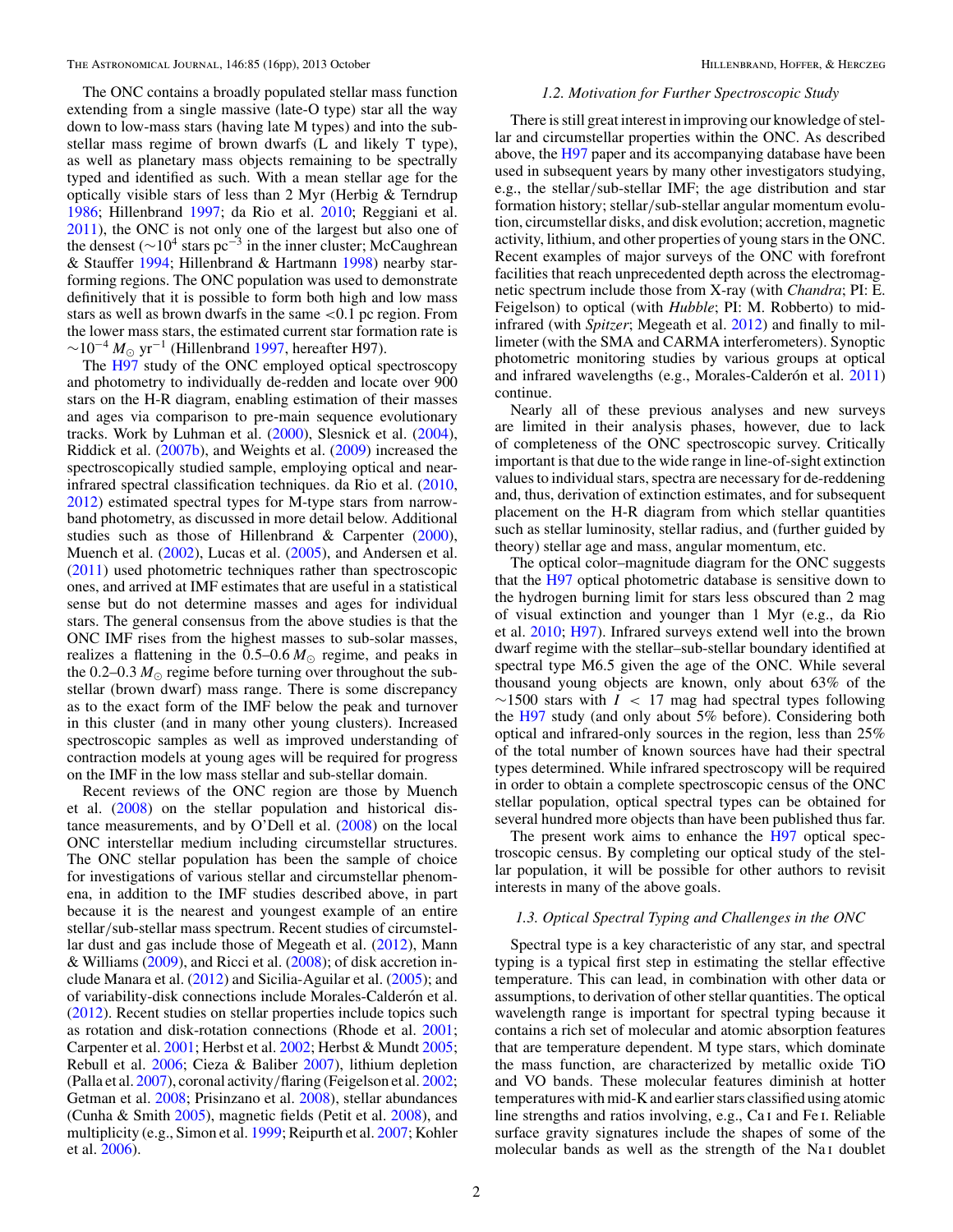<span id="page-2-0"></span>

|                       |             |                       |                                  | OUSCLVALION LOL                  |                                      |                                   |                      |
|-----------------------|-------------|-----------------------|----------------------------------|----------------------------------|--------------------------------------|-----------------------------------|----------------------|
| Configuration<br>Name | Date        | Instr. <sup>a,b</sup> | On-Targets<br>$T_{\rm exp.}$ (s) | Offset Sky<br>$T_{\rm exp.}$ (s) | No. of Target<br>Fibers <sup>c</sup> | No. of Sky<br>Fibers <sup>c</sup> | Comments             |
| Nor                   | 1999 Sep 5  | Norris                | 2700                             | 900                              | 120                                  | 13                                |                      |
| f1d                   | 2006 Jan 13 | Hydra                 | 5400                             | 2700 <sup>d</sup>                | 55                                   | 31                                | Thick clouds         |
| f2c                   | 2006 Jan 13 | Hydra                 | 5400                             | 2700 <sup>d</sup>                | 60                                   | 29                                | Thick clouds         |
| b2d                   | 2006 Jan 15 | Hydra                 | 7200                             | 2400 <sup>d</sup>                | 30                                   | 54                                | Thick clouds         |
| C1                    | 2007 Jan 5  | Hydra                 | 1440                             | 418                              | 61                                   | 28                                |                      |
| C2                    | 2007 Jan 6  | Hydra                 | 1200                             | 600                              | 50                                   | 36                                |                      |
| M1                    | 2007 Jan 6  | Hydra                 | 2400                             | 900                              | 69                                   | 20                                | Poor seeing, quality |
| N2                    | 2007 Jan 6  | Hydra                 | 2200                             | 750                              | 68                                   | 20                                | Poor seeing, quality |
| G1b                   | 2007 Jan 6  | Hydra                 | 3600                             | 2100 <sup>d</sup>                | 69                                   | 19                                | Poor seeing, quality |
| G2b                   | 2007 Jan 6  | Hydra                 | 4800                             | $1915^d$                         | 67                                   | 21                                |                      |
| D3b                   | 2007 Jan 7  | Hydra                 | 1000                             | 500                              | 38                                   | 46                                |                      |
| N3d                   | 2007 Jan 7  | Hydra                 | 2000                             | 700                              | 63                                   | 27                                |                      |
| G3b                   | 2007 Jan 7  | Hydra                 | 4500                             | 1500 <sup>d</sup>                | 61                                   | 25                                |                      |
| Z4b                   | 2007 Jan 7  | Hydra                 | 2000                             | 700                              | 70                                   | 20                                |                      |
| W5a                   | 2007 Jan 7  | Hydra                 | 1800                             | 600                              | 70                                   | 20                                |                      |
| W6c                   | 2007 Jan 7  | Hydra                 | 1100                             | 600                              | 71                                   | 19                                |                      |

Observation Log

**Table 1**

**Notes.**

<sup>a</sup> The Norris Spectrograph was used in a setting covering  $\lambda$ 6100–8750 Å at  $R \sim 2000$ .<br><sup>b</sup> The Hydra Spectrograph was used in a setting covering  $\lambda$ 5000–10000 Å at  $R \sim 1500$ .<br><sup>c</sup> Number of fibers assigned to target/s

<sup>d</sup> Multiple exposures were combined resulting in the total exposure time.

(*λλ*8183, 8194) for spectral types later than M2. For earlier type stars, most reliable surface gravity indicators lie blueward of our spectral coverage.

Relevant to the ONC, spectral types can be determined largely independent of reddening and nebular emission when these effects are modest, though in extreme cases they do bias or even hinder the analysis. For late type spectra, the ratios of the depths of metal oxide wavebands are not significantly affected by low reddening and the possibility of reddening can be taken into account when assigning types. Nebular emission, specifically from low Balmer (e.g., H*α*) and high Paschen lines as well as the Paschen continuum can also affect the spectral typing process or even prevent it in extreme cases, especially for faint objects or if background subtraction (a combination of terrestrial sky and ONC nebular backgrounds) is ineffective. For late type stars the TiO and VO bands are generally strong enough such that the effects of minor nebular emission can be overcome. For earlier spectral type stars, however, strong nebular contamination is more problematic for spectral typing.

A final effect is that of non-nebular continuum and emission lines that are associated in young stars with disk-to-star accretion processes. Spectral typing can be influenced by nonphotospheric contributions to emergent spectrum and in extreme cases the spectrum is accretion-dominated.

# 2. NEW OPTICAL SPECTROSCOPIC OBSERVATIONS

We obtained low-resolution optical spectra in 15 configurations with the HYDRA multi-object spectrograph on the 3.5 m WIYN telescope at Kitt Peak during two runs in 2006–2007. We also used the (now decommissioned) Norris multi-object spectrograph on the 5 m Hale Telescope at Palomar in 1999 to obtain one configuration on the ONC at the very end of a night allocated to another program. HYDRA consists of a  $1024 \times 2048$  CCD fed with 99 fibers, each with a 2" aperture (Barden & Armandroff  $1995$ ). The field size is  $60'$  in diameter. We used the 316 line mm−<sup>1</sup> grating blazed at 7500 Å setting of the bench spectrograph and the GG-495 filter to obtain spectra from 5000–10000 Å at  $R \sim 1500$ . Norris consisted of a  $2048 \times 2048$  CCD illuminated with 176 fibers, each with a 1*.* 5 aperture (Hamilton et al. [1993\)](#page-14-0). The field size was 20 in diameter. Our Norris observations were obtained with the 600 line mm<sup>-1</sup> grating blazed at 5000 Å to produce 54 Å mm<sup>-1</sup> dispersion (1.3 Å pixel<sup>-1</sup>). The spectral range is 6100–8750 Å at  $R \sim 2000$ .

Table 1 contains the observation log. Fiber assignments were prioritized based on ancillary information such as existence of a published rotation period, exhibition of large amplitude variability, and proper motion membership probability; however, our data set is sizable and deep enough that these original prioritization criteria are not a significant bias. Both instruments were configured to maximize the total number of quality science targets and minimize the number of repeated spectra. However, there are many cases of multiple observations of the same object. This is useful mitigation against sky subtraction challenges and also provides independent assessment of spectral types.

In each fiber configuration, between 30–120 fibers were assigned to a stellar position and between 13–54 fibers were assigned to sky positions. The set of observations for each configuration includes a long exposure on-target, a shorter sky exposure offset  $6''-10''$  from the target position, and a set of dome flats and comparison lamps exposures. The nearby sky exposure permits accurate correction for nebulosity, which is spatially variable and hence not accurately represented in averaged spectra of all in-field sky fibers. During our Norris observations we obtained three on-target and one offset sky integration. During our HYDRA observations the number of on-target and sky position integrations varied. Total exposure times are listed in Table 1.

# 3. RAW DATA PROCESSING AND SPECTRAL EXTRACTION

The observations were reduced using custom routines written in IDL. The bias level was corrected in each image using the CCD overscan region and the flatfield correction appropriate to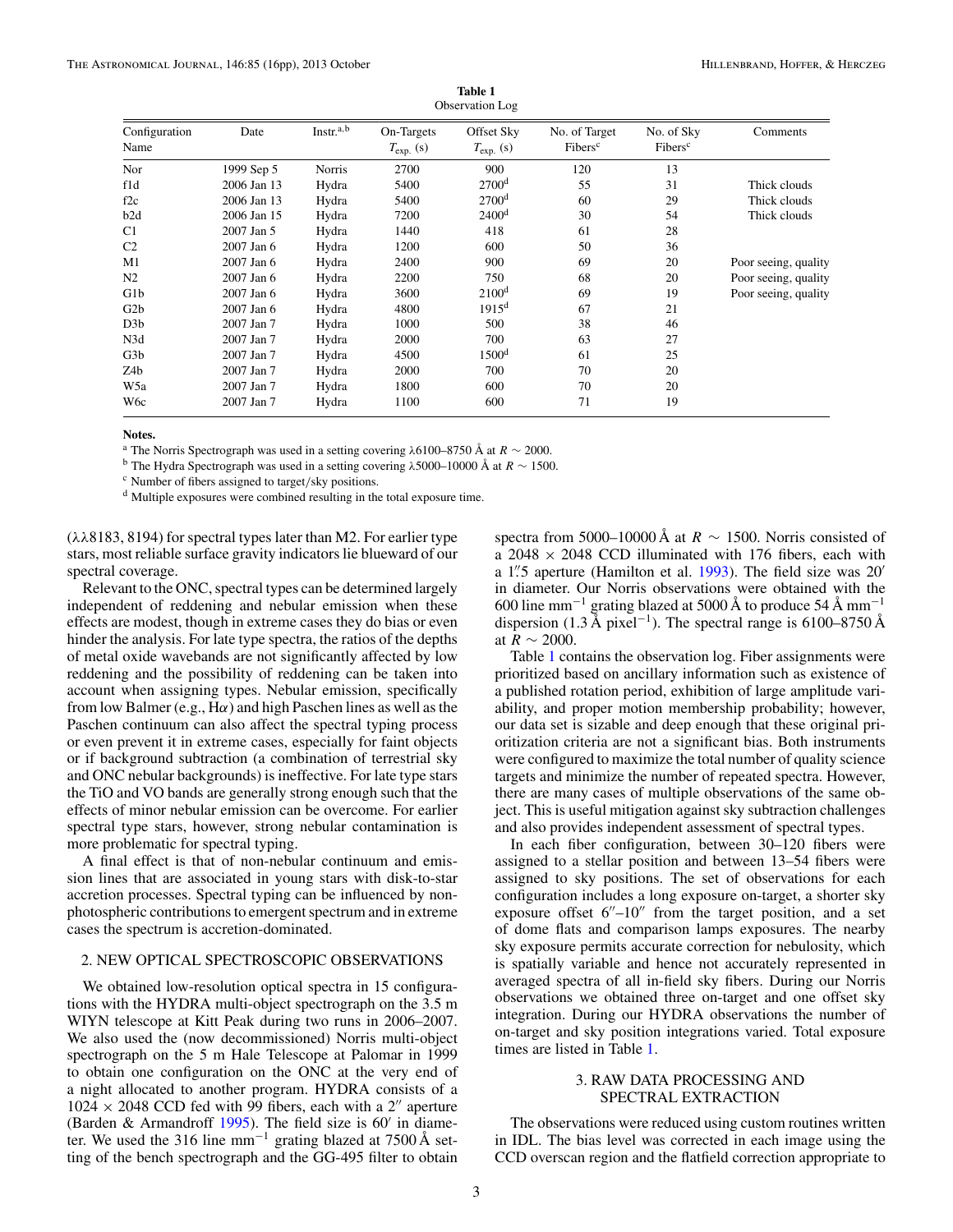

**Figure 1.** Histograms of the achieved signal-to-noise ratio in individual fiber configurations, with panel labels corresponding to rows in Table [1.](#page-2-0) S*/*N is measured simply as the mean count level divided by the root-mean-square of the count level in the 7500 Å continuum region of each final one-dimensional spectrum. Vertical lines drawn at S/N values of 5 (solid) and 20 (dotted) are to guide the eye in comparing the panels. The fiber data sets have varying levels of overall quality, mostly due to weather issues.

each fiber was applied. The trace of each fiber on the detector was determined using the dome flat with the absolute position of each fiber independently derived for each individual exposure. Cosmic rays were corrected by identifying deviations from the illumination profile across each fiber on the detector. Scattered light was accounted for by fitting a spline to pixels between fiber positions. The counts in each fiber were re-sampled onto a subpixel scale across the dispersion axis to ensure that the extraction window remained constant for each separate on-target, sky, and flat exposure within a given configuration. Background counts were subtracted for each fiber based on the counts between fiber positions.

The spectrum from each fiber was extracted using a window approximately 1.5 times the average fiber FWHM on the detector, or 5 pixels in the HYDRA spectra and 6 pixels in the Norris spectra. The second-order wavelength solution (a FeAr lamp for the Norris observations and a CuAr lamp for the HYDRA observations) was calculated independently for each fiber. We obtained final spectra by summing the counts extracted for a given fiber from each on-target integration and correcting for sky and nebular emission by subtracting the counts extracted for the same fiber in the sky exposure, scaled to the difference in observing times. In several configurations the sky emission was scaled by an additional 10%–20% to account for changes in the sky transmission. A master sky spectrum was created for each fiber configuration by combining the spectra obtained from all fibers assigned to the sky, accounting for fiberto-fiber sensitivity differences. Changes in the sky emission could be accounted for by comparing the master sky spectrum to that obtained in individual on-target and sky integrations.

Figure 1 shows the distribution of signal-to-noise for the data set, separated by fiber configuration. Despite the significant variation in data quality among the configurations (due to weather; see Table [1\)](#page-2-0), overlays of spectra of the same object repeated in different fiber configurations show remarkable agreement in the continuum slope. That stated, some configurations are generally poor (e.g., M1) while others (such as f2c and f1d) are quite good and these quality factors are taken into account when assigning final spectral types.

In total we obtained 936 spectra, of which 707 were unique objects and 229 were duplicates of the same star obtained in more than one fiber configuration. In some cases the duplication was intentional due to poor signal-to-noise in the first obtained spectrum. In other cases, fibers that could not be assigned to previously unobserved targets were assigned to stars with existing spectra rather than random sky positions. When we have more than one spectrum, we typically have 2, but in a few cases 3–6 different spectra of the same star were obtained.

# 4. ANALYSIS

Stellar spectral types, spectral type ranges, or spectral type limits are derivable for 619 unique stars based on photospheric absorption lines. An additional 88 unique stars were observed, but no spectral type could be ascertained. The unclassifiable spectra were either low signal-to-noise ratio (the minority) or dominated by contamination from bright nebular continuum and*/*or strong line emission (the majority) that could not be removed using our sky subtraction techniques. A small fraction, however, are extreme accreting objects in which the continuum excess and line emission is similar to nebular contamination, but originates in the circumstellar environment. In cases of strong Ca II triplet emission the two possibilities can be distinguished, but in neither scenario can an underlying spectral type be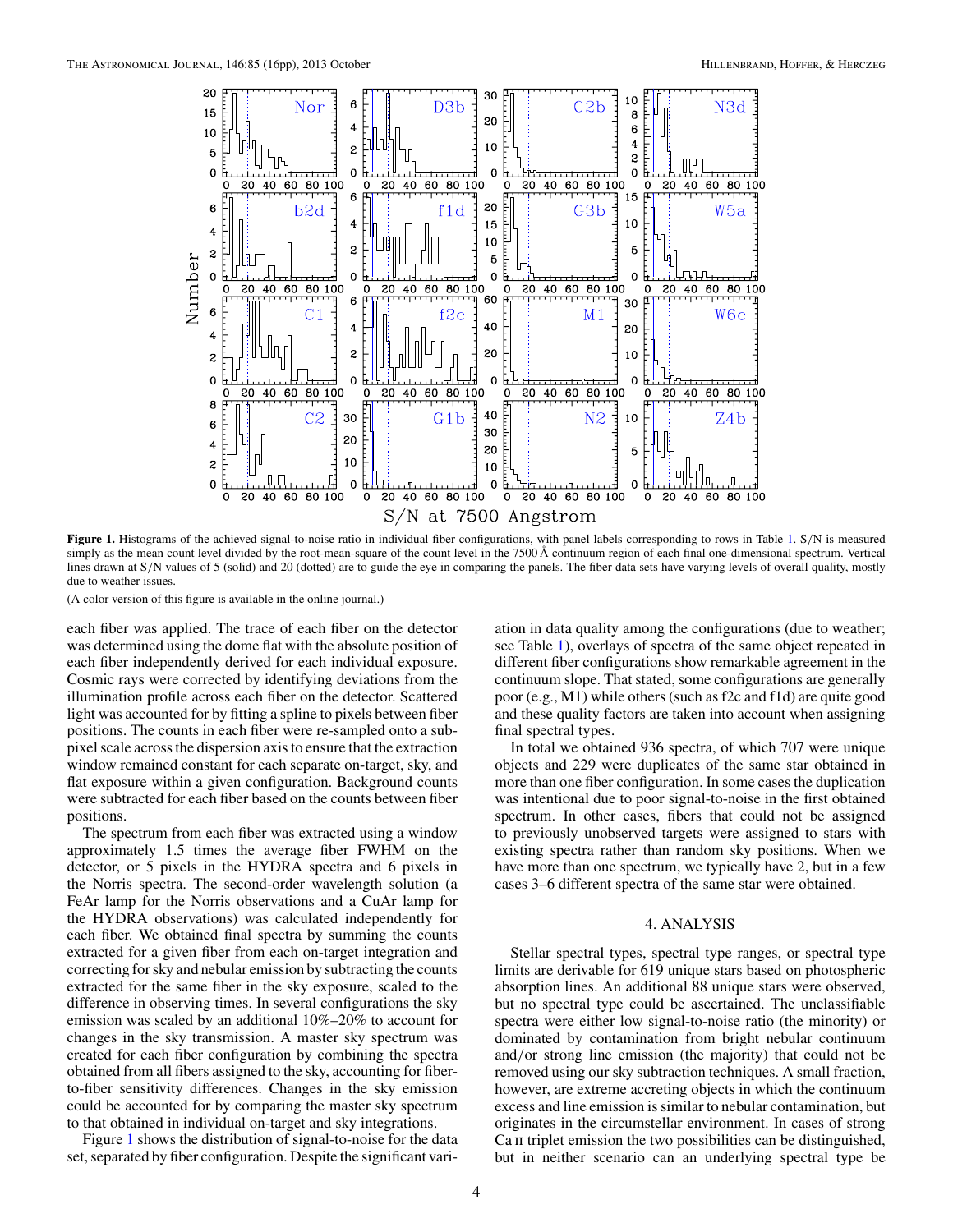

**Figure 2.** Histograms of *I*-band magnitudes for the [H97](#page-15-0) sample, with the top panel showing the full photometric sample, the middle panel highlighting those stars with spectral types available at the time of that publication, and the bottom panel showing those stars with spectral types (excluding limits) presented in the last column of Table [2.](#page-7-0) There is overlap between middle and bottom panels.

determined. Consistent with convention, the objects lacking absorption features but having strong Ca ii triplet emission are noted as "cont+emis."

Figure 2 shows distributions of *I*-band magnitudes taken from [H97](#page-15-0) for all stars analyzed in that paper, as well as for the subset that had spectral types at that time, and also for those that are

spectral typed in this work. The distributions are somewhat similar but the new set of spectra is biased towards the fainter end of the magnitude distribution. In this section we discuss the spectral classification process including its sensitivity to effective temperature and surface gravity (Section 4.1), then our quality control procedures (Section [4.2\)](#page-5-0), and our spectral type results (Section  $4.3$ ). Finally we discuss the Ca II emitters which exhibit unambiguous evidence for disk-to-star accretion (Section [4.4\)](#page-7-0).

#### *4.1. Spectral Classification Procedure*

To classify the spectra we follow the same procedures as are described in Section 3.3 of [H97.](#page-15-0) Specifically, the classification was performed using spectral indices to measure feature depths, in the spirit of O'Connell [\(1973\)](#page-15-0), and followed up by visual examination of the data. For each feature, 30 Å wide bandpasses were used in creating spectral strength indices from defined on-feature and off-feature wavelength ranges; average fluxes over these bands were calculated. Riddick et al. [\(2007a\)](#page-15-0) give a thorough description of the relevant molecular and atomic features and their behavior with temperature and surface gravity, as well as the challenges and pitfalls in classifying young stars associated with star formation regions. These effects include accounting for the observational influence of low surface gravity, accretion, large and variable reddening, and nebular contamination in the classification process.

The vast majority of the stars in the optically visible ONC sample are young late K and M type stars. For their classification metal oxide bands were used: four of TiO (*λ*6760, *λ*7100, *λ*7800, *λ*8465) and two of VO (*λ*7445, *λ*7865). These prominent bands are mainly temperature sensitive, making them ideal for the spectral classification. Figure [3](#page-5-0) shows a sequence of K and M-type spectra from the WIYN*/*HYDRA and P200*/*Norris datasets. The TiO absorption bands used to initially classify the stars are indicated. Stars earlier than mid-K do not have strong TiO features and atomic line ratios were used, such as Ca i *λ*6162 versus Na i *λ*5892 for F2–K7 stars, Ca i *λ*6162 versus Mg i *λ*5175, upper Paschen lines, and other Ca i and O i lines for A0–F0 stars. Spectral typing for stars earlier than late-K is best done blueward of our spectral range.

Classifying our red spectra quantitatively first involved two dimensional plots of spectral feature index pairs such as: TiO *λ*6760 versus TiO *λ*7100, TiO *λ*7100 versus TiO *λ*7800, and VO *λ*7445 versus VO *λ*7865. These diagrams were used to initially bin the late type ONC stars by finding the spectral type along the standard star sequence that is closest to the position of the target star. Second, cubic equations were used to fit the standard sequence for each TiO band. The standard stars included those at medium spectral resolution from Allen & Strom [\(1995\)](#page-14-0) and Kirkpatrick et al. [\(1991\)](#page-15-0) extending up to M6 (near the brown dwarf limit) and Kirkpatrick et al. [\(1999\)](#page-15-0) beyond this.

For the majority of stars, different feature strength ratios predicted consistent spectral types. However, using line or band indices gives only an estimate for the spectral type. Hence, after assigning preliminary spectral types by the quantitative analysis techniques described above, each spectrum was examined visually against a grid of the standard star spectra in order to verify and in some cases slightly modify the quantitative spectral types. This step was undertaken separately by two of the authors.

Given the age estimate of the ONC, the stars were assumed to be dwarfs in the above quantitative classification methods, with surface gravity not explicitly taken into account for the initial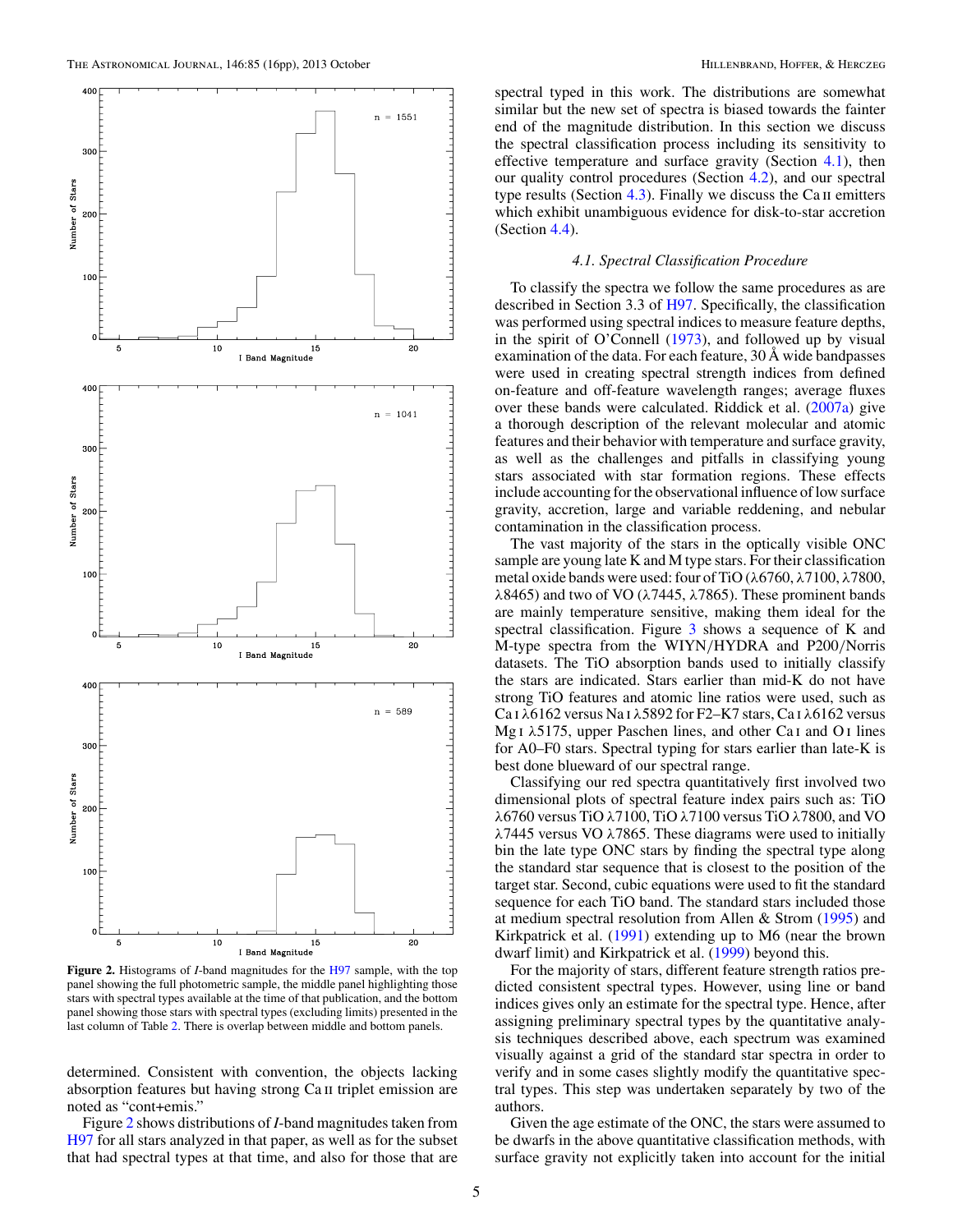<span id="page-5-0"></span>

Figure 3. Sequence of spectra compared to the 30 Å wide regions (shaded) used for the TiO band depth measurements in the spectral typing analysis. These are among the higher signal-to-noise ratio spectra in our sample, taken mostly from the WIYN*/*HYDRA "f2c" configuration. The objects and their spectral types are (top to bottom): [H97](#page-15-0) 5170 (K5–K6), JW 762 (K8–M0e), JW 340 (M2), JW 901 (M2.5–M3.5), [H97](#page-15-0) 5084 (M4), JW 812 (M5), [H97](#page-15-0) 3123 (M6), and JW 1036 (M8–M9). Note the over- and/or under-subtraction in various spectra of numerous nebular emission lines, notably Ηα. The second spectrum from the top exhibits weak Ca **II** triplet emission ( $\lambda\lambda 8498$ , 8542, and 8662) as well as O<sub>I</sub> emission ( $\lambda 8446$ ), that is intrinsic to the source and not nebular contamination. The top spectrum has the Ca II lines in absorption. Note that continuum shapes can be affected by blueing due to accretion processes and*/*or reddening due to circumstellar and*/*or interstellar extinction.

classification. For spectral types later than about M5, however, there is a strong gravity dependence that must be considered in order to avoid classifying stars later in type than they really are. Since the TiO and VO bands acquire a distinct shape in proceeding from dwarf-like to giant-like surface gravities, particularly the red end of the TiO *λ*8465 band, this could be accounted for during the visual examination part of the process. Surface gravity effects are also seen in the strength of the Na i doublet (*λλ*8183, 8194 Å) at spectral types later than M2.

Indeed, being candidate pre-main sequence stars, our objects are expected to have surface gravities in between those of dwarf stars and giant stars, though closer to dwarfs. Thus following Slesnick et al. [\(2006a\)](#page-15-0) who were themselves guided by the findings of Kirkpatrick et al. [\(1991\)](#page-15-0), we investigated quantitatively the strength of the Na i *λ*8190 doublet in our spectra. This feature weakens towards lower values of surface gravity (see Figure 7 of Kirkpatrick et al. [2008](#page-15-0) for a demonstration). We show in Figure [4](#page-6-0) the same plot utilized by Slesnick et al. [\(2006b\)](#page-15-0)—their Figure 4—of the gravity-sensitive Na i *λ*8190 index versus the temperature-sensitive TiO *λ*8465 and TiO *λ*7140 indices. ONC stars later than spectral type ∼M2 typically exhibit the intermediate Na i *λ*8190 line strengths expected from young 1–2 Myr old pre-main sequence stars. Based on this figure, we conclude that the vast majority of the stars M3 and later in our sample can be presumed ONC members given the consistency of their surface gravities with the assumed young age of the cluster. While a few of the M dwarfs could be interlopers along the line of sight with higher surface gravity, the ONC sample at  $I \lesssim 17.5$  mag appears to be largely uncontaminated by foreground dwarf stars.

For those late type stars with medium to high signal-to-noise ratio and that are not severely affected by nebular contamination

(which can contribute strong lines in either the on-feature or off-feature band regions) or strong accretion (which can render observed spectra too blue relative to the expected slope for the spectral type), the quantitative method is reliable and robust to visual examination. For stars with a significant amount of reddening, low signal-to-noise ratio, or both, experimentation has shown that the quantitative technique is in fact more trustworthy than ab initio examination by eye. Indeed, for most early-to-mid M type stars, the spectral types adopted were generally those assigned quantitatively. For the late M types, by-eye examination was more rigorous with detailed attention to surface gravity effects needed for accurate classification. At earlier types, some adjustments to the quantitative types were made for nearly all FGK stars. These were at the 1–3 sub-class level for late K stars but more for the earlier types for which our red region spectra include narrow features that are only weakly varying with temperature, and therefore challenging for our coarse quantitative technique. Methods employing equivalent width measurement would be more suitable for quantitative analysis than our wide bandpass methods at these earlier spectral types. As reported above, not all of the spectra were classifiable.

## *4.2. Spectral Classification Quality Control*

In order to assess the quality of the spectral typing, we can look at the sub-set of sources with more than one spectrum obtained and classified. As a reminder, we have 936 total spectra of 707 unique sources, of which 185 unique sources were observed more than once. Of these, only 89 sources have multiply derived spectral types; the remainder have only one or zero of the multiple spectra classifiable (due to either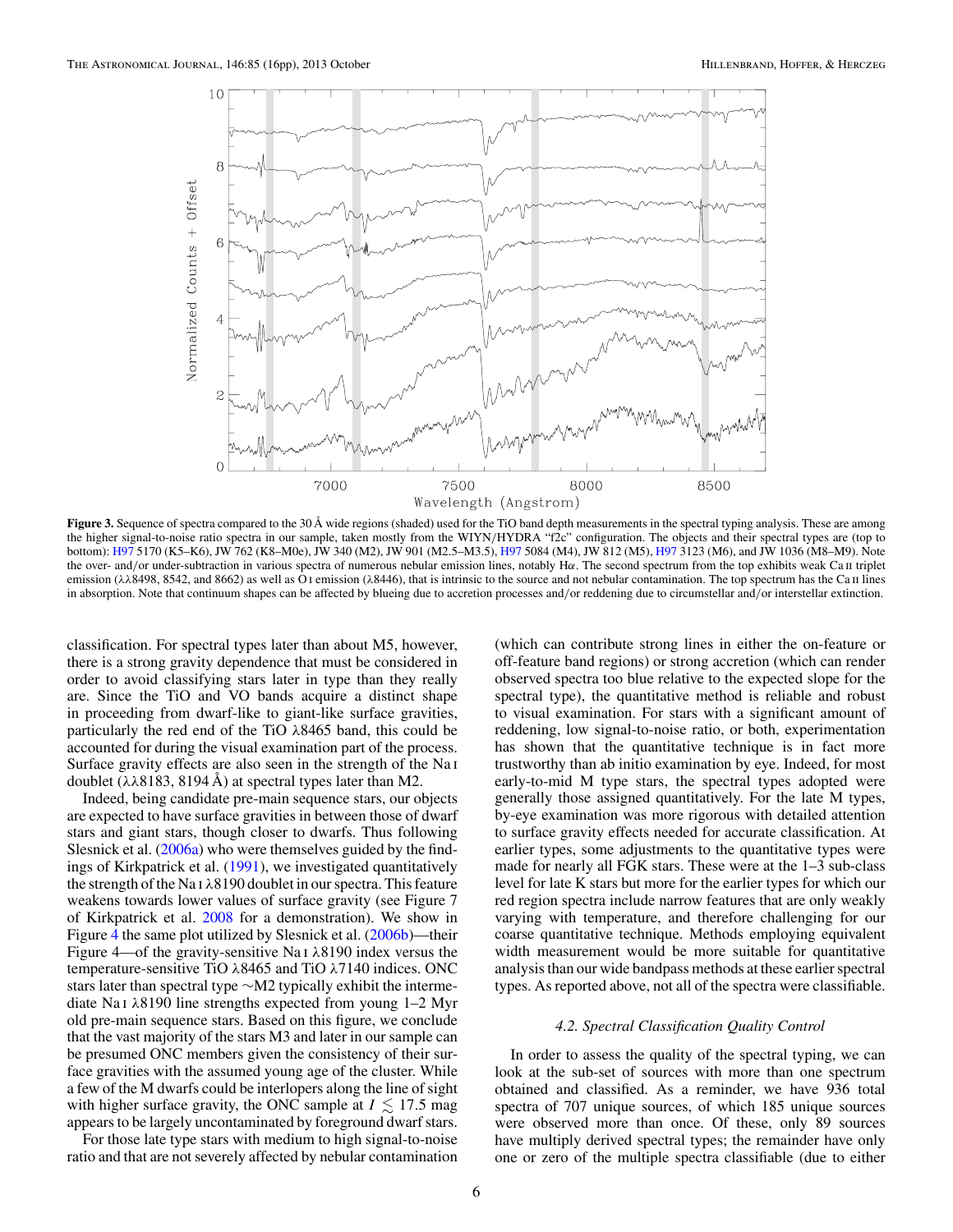<span id="page-6-0"></span>

**Figure 4.** Gravity-sensitive Na i 8190 Å doublet spectral index plotted as a function of the temperature-sensitive TiO 7140 Å index (left panel) and TiO 8465 Å index (right panel), following Slesnick et al. [\(2006a,](#page-15-0) [2006b\)](#page-15-0). ONC data (black points) can be compared to standards of known surface gravity including giants (magenta crosses); dwarfs in the field, Hyades, Pleiades, and AB Dor groups (blue crosses); and intermediate-gravity pre-main sequence stars in nearby young associations 1–10 Myr old (red and green crosses), as indicated in the figure legend. A signal-to-noise cut has been applied to the entire ONC spectral data set with only those objects in the best 20% of our spectral data shown. In the right panel, the Slesnick et al. [\(2006b\)](#page-15-0) vectors indicating the effects of veiling and reddening are shown. For the left panel the veiling vector would be significantly flatter (Slesnick et al. [2006a\)](#page-15-0) and the reddening vector would be only slightly flatter.

signal-to-noise or nebular contamination issues). Among the 89 stars, 78 have two classifiable spectra and 10 have three classifiable spectra. One source, H97 3132, had six spectra obtained of which five are classifiable. The range in the resulting, independently derived, spectral types has a median value of just one sub-class with standard deviation less than two sub-classes. Of the 89 repeated sources, 52 are typed within one sub-class and 71 within two sub-classes. The outliers with larger discrepancies tend to be G or K stars where accurate spectral typing is more difficult from red wavelength data. Notably, H97 3132 exhibited a range of only one sub-class among the types derived from the five different spectra, which were independently classified as M5.5, M6, M5, M5.5, and M5. It is thus clear that in the presence of good data and minimal complications from astrophysical effects, the methods are robust.

However, a number of systematics are present in the ONC region that can affect the spectral types. The main one is the accuracy of the sky*/*nebula subtraction. Some of our spectra have a blue spectral energy distribution but also late-type spectral features, which indicates that some nebular contamination remains. Although this slope*/*spectrum discrepancy can be seen in rapid accretors as well, the Orion Nebula itself predominantly causes the effect in our data sets. Several of the multiply observed stars with large spectral type discrepancies are cases in which one spectrum has much better sky subtraction than the other. For these stars it is easy to see that the later spectral type is the more appropriate one; however, other cases may exist where we have

only one spectrum and have classified a star too early, e.g., G or K type, when it is really dominated by nebular continuum that if accurately subtracted would yield a later spectral type. As noted above, the presence of a strong accretion continuum can similarly make a spectrum appear blue as well as fill in the atomic absorption lines, resulting in a spectral classification that is biased earlier than the true type and we may indeed have some of these cases. Another complication to accurate spectral typing is reddening. While we believe our methods are able to account for modest amounts of reddening, it is possible that in extreme cases there are systematic effects that enter and cause larger than average spectral type errors. A final worry is the possible presence of cool spots, similar to those seen on older non-accreting but still active young stars. These could either produce or enhance late type features on the red side of our spectral range, leading to a bias towards a later spectral type assignment than truly characterizes the underlying star. In summary, one or more of the above astrophysical effects could be present and therefore there are possible spectral type biases in both directions.

Finally, we note that for comparison purposes we also ran our spectra through the distributed "SpTclass" software developed by Hernandez et al.  $(2004)$  $(2004)$ . We found that the combination of spectral resolution and signal-to-noise effects, plus perhaps the lack of flux calibration in our dataset, rendered the SpTclass results suspect. Specifically, the results are somewhat degenerate for stars we classified by hand as F through K7 stars, with little useful output. Even for the standard stars in this spectral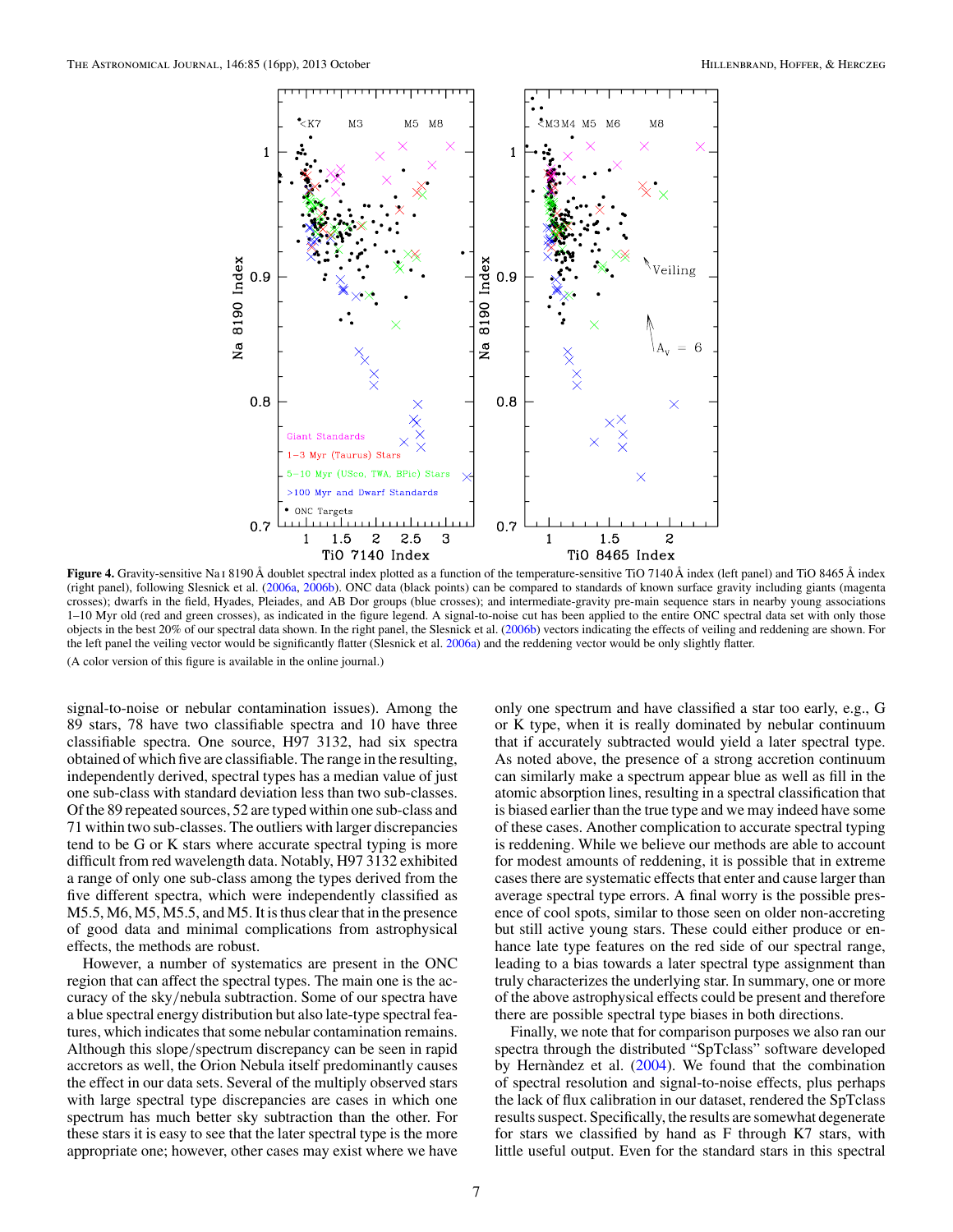<span id="page-7-0"></span>

| <b>ONC</b> Spectral Types |                              |                          |                                      |                                 |  |
|---------------------------|------------------------------|--------------------------|--------------------------------------|---------------------------------|--|
| Identifier <sup>a</sup>   | Right Ascension <sup>b</sup> | Declination <sup>b</sup> | Previously Reported SpT <sup>c</sup> | Newly Reported SpT <sup>d</sup> |  |
| 3132                      | 5:34:11.52                   | $-5:30:19.7$             | .                                    | M <sub>5.5</sub>                |  |
| 3157                      | 5:34:11.70                   | $-5:33:55.9$             | M1(H)                                | $\cdots$                        |  |
| 3126                      | 5:34:12.91                   | $-5:28:48.1$             | K7(H)                                | $\cdots$                        |  |
| 3153                      | 5:34:13.07                   | $-5:33:48.3$             | M3(H)                                | $\cdots$                        |  |
| 3156                      | 5:34:13.22                   | $-5:33:53.5$             | M2.5e(Sta)                           | M1.5, M2e                       |  |
| 3035                      | 5:34:13.70                   | $-5:17:43.8$             | G: (H)                               | $K4-M1$                         |  |
| 3118                      | 5:34:14.49                   | $-5:28:16.6$             | G6(H)KO(WSH)                         | $\cdots$                        |  |
| 3007                      | 5:34:14.90                   | $-5:14:18.0$             | M2.5(H)                              | M3.5                            |  |
| 3024                      | 5:34:14.97                   | $-5:15:49.3$             | M1(H)                                | $\cdots$                        |  |
| 3078                      | 5:34:15.11                   | $-5:23:00.0$             | $\cdots$                             | M <sub>2.5</sub>                |  |
|                           |                              |                          |                                      |                                 |  |

**Table 2** ONC Spectral Types

#### **Notes.**

<sup>a</sup> The star numbers are those listed from Jones & Walker [\(1988\)](#page-15-0) between 1 and 1053, Parenago [\(1954\)](#page-15-0) between 1054 and 2999, Prosser et al. [\(1994\)](#page-15-0) for sources given as 9000+ the Prosser number, and Hillenbrand [\(1997\)](#page-15-0) for sources given as 3000, 5000, 6000 series numbers.

<sup>b</sup> J2000.

 $c$  The sources of the literature spectral types (SpT) are as listed in Hillenbrand [\(1997\)](#page-15-0) with more recent additions as detailed in the text. The codes are given in the online version of the table.

<sup>d</sup> Spectral type derived in the present study, from the Kitt Peak*/*WIYN data and*/*or the Palomar*/*Norris data. Many stars were classified based on several different spectra and in the cases of disagreements multiple types are listed.

<sup>e</sup> Several optically identified objects from previous studies apparently are plate defects (JW 459, JW 699) or nebular knots (PSH 9081, PSH 9326, [H97](#page-15-0) 3071, H97 3089) rather than true stellar point sources. We list them here for completeness but these sources should be removed from future lists of ONC stellar objects.

 $f$  These sources have nebular contamination in our spectra but may include some Ca  $\pi$  emission contribution.

(This table is available in its entirety in machine-readable and Virtual Observatory (VO) forms in the online journal. A portion is shown here for guidance regarding its form and content.)

type range there was quite a lot of scatter and a bias in the F, G, and early K range for SpTclass to classify stars much later than their true types; in the K5–K8 range, however, there was good agreement. For the later type objects, M0–M9, we found a systematic offset both our object classifications and in tests with standard stars, of approximately 2–2.5 spectral subtypes, now in the sense that the SpTclass results were too early compared to the actual spectral type. We believe that this comparison demonstrates the need to classify stars relative to a grid of standards taken with identical or similar equipment. Furthermore, as our spectra are not flux-calibrated, having been taken with fibers rather than slits, there may be an additional explanation for the systematic effects reported above if the assumptions of the SpTclass software regarding continuum shape are being violated in our dataset. Regardless of any specific SpTclass biases, our experience suggests general caution when considering automated techniques for spectral classification, though they may be very useful when applied to data sets consistent with their development or in less challenging spectroscopy environments than the ONC.

# *4.3. Spectral Type Results*

The final spectral types for our ONC sample are presented in Table 2, where 555 are from the new WIYN*/*Hydra data and 99 are from the new Palomar*/*Norris data, with 35 stars classifiable in both spectral data sets. Our newly derived spectral types are on the same system as those in [H97,](#page-15-0) having been assessed by the same author. Figure [5](#page-8-0) shows the run of apparent *I*-band magnitude with spectral type. The scatter at any given magnitude can be attributed to cumulative differences in foreground extinction, accretion continuum excess, and*/*or stellar radius. For 254 of the 619 stars, the spectral types are the first ever reported. An additional 63 stars have spectral types in

other literature more recent than the [H97](#page-15-0) study and compilation, as cited in Table 2.

# *4.4. Ca* ii *Emission Line Results*

The strong continuum and line emission from the Orion Nebula combined with the difficulties of sky subtraction using multi-fiber instruments in high background fields such as the ONC, means that many of the emission lines traditionally used to diagnose accretion and outflow in T Tauri stars (e.g., H*α* and other Balmer lines, [N ii], [S i] and other forbidden lines) cannot be used to identify such objects of interest among our sample stars. However, Ca ii triplet (*λλ*8498, 8542, and 8662) emission was identified by Hillenbrand et al. [\(1998\)](#page-15-0) as being a robust accretion indicator in the ONC, even in the presence of strong nebular background since these high density Ca II lines typically are not seen in nebular spectra at low spectral resolution. With the line strengths and profile widths that are observed in young stars, Ca ii triplet emission is attributed to accretion processes rather than to chromosphere activity that would produce weaker lines (Herbig & Soderblom [1980;](#page-14-0) Hamann & Persson [1992;](#page-14-0) Soderblom et al. [1993;](#page-15-0) Azevedo et al. [2006;](#page-14-0) Kwan & Fischer [2011\)](#page-15-0). The physical conditions responsible for the emission appear to require high density,  $n_H \sim 10^{12}$  cm<sup>-3</sup> and moderate to low temperature, *T <* 7500 K (Kwan & Fischer [2011\)](#page-15-0).

Approximately 20% of our stars exhibit Ca ii triplet emission, consistent with the fraction reported in the earlier Hillenbrand et al. [\(1998\)](#page-15-0) study. Figure [6](#page-8-0) shows some example spectra of strong, medium, and weak emitters which occur mainly among the late K and early M spectral types while Figure [7](#page-9-0) shows a histogram of the measured Ca ii *λ*8542 (pseudo) equivalent widths. We measured equivalent widths using *splot* in IRAF for each of the Ca<sub>II</sub> triplet lines against the pseudo-continuum, as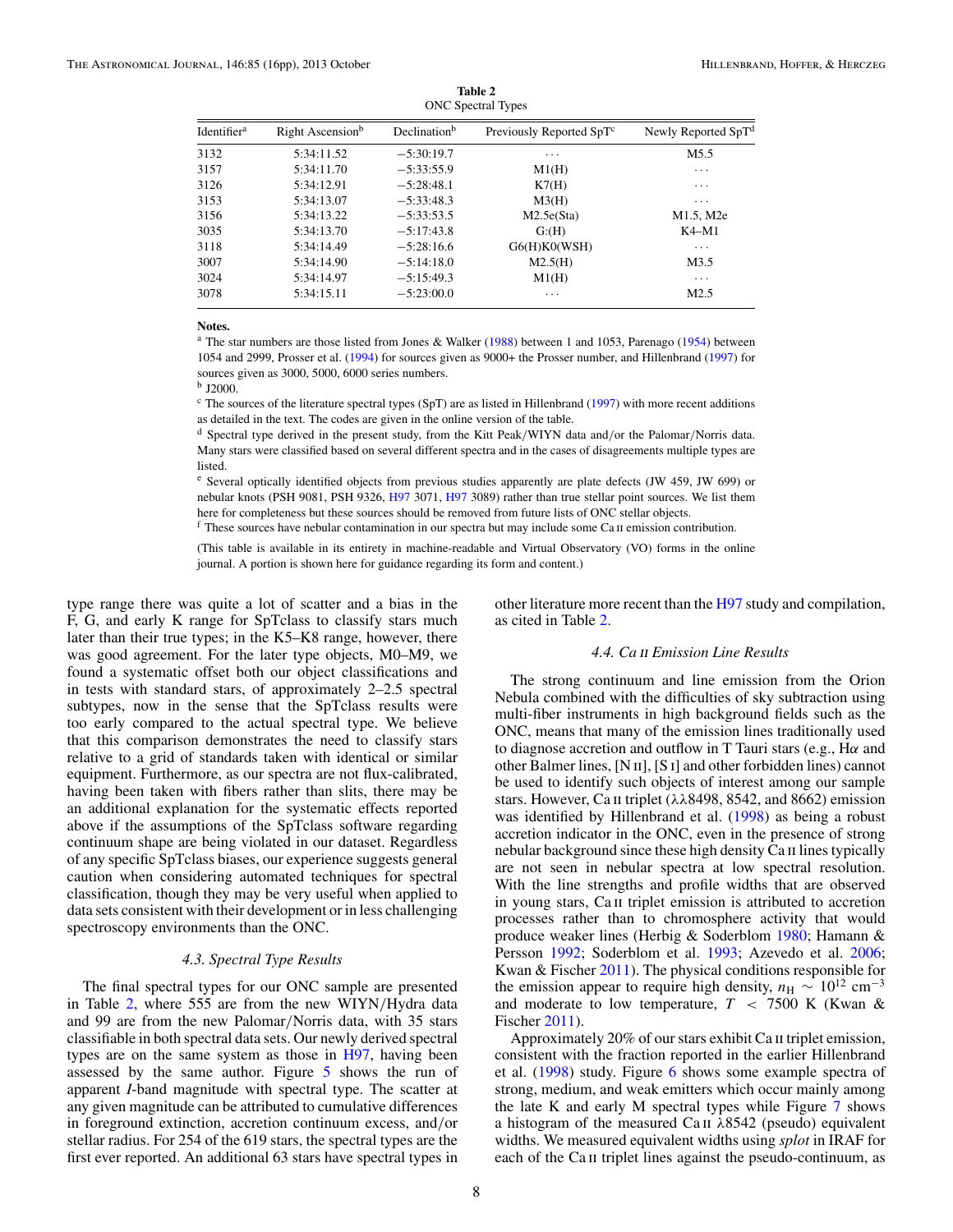<span id="page-8-0"></span>

**Figure 5.** *I*-band magnitude from [H97](#page-15-0) vs. spectral type from Table [2.](#page-7-0) Along the abscissa, spectral type (SpT) is represented numerically in a scheme where 50 corresponds to G0, 60 to K0, and 70 to M0. There is a spread in the apparent magnitudes of <sup>∼</sup>5*<sup>m</sup>* that is roughly constant with spectral type. We attribute the scatter largely to differential reddening, though variations among stars of the same spectral type in the amount of accretion-related continuum excess emission or in intrinsic radii are also possible contributors.



**Figure 6.** Example Ca II triplet emission spectra. The top spectrum is one of the strongest emission line sources in the sample presented here, with *λ*8542 equivalent width of almost −40 Å, while the bottom spectrum is one of the weaker emitters at  $-1.2$  Å. Note the variation among sources in the triplet line ratios; for classical T Tauri stars in Taurus, the *λ*8542 line is generally the strongest with typical values of  $1.20 \pm 0.19$  for the 8542 Å to 8498 Å ratio and  $1.28 \pm 0.13$  for the 8542 Å to 8662 Å ratio (based on analysis of our own collection of optical spectra for representative samples). Most sources show weak O<sub>I</sub> emission along with the stronger Ca<sub>II</sub>.

well as the nearby O i 8446 Å line. Notes were made concerning the strength of the upper Paschen lines and whether the Ca ii lines have significant H<sub>I</sub> contamination (plausibly from strong) accretion, but more likely from incomplete nebular subtraction).

Our identification of emitters has required that the Ca II line series have either the 8542 Å line stronger than any 8600 Å pure H<sub>I</sub>, or 8498  $\AA$  stronger than 8542  $\AA$ . Because the local continuum is significantly depressed for M-type photospheres relative to earlier spectral types, there is an expected spectral type dependence of the measured equivalent widths for a given constant Ca II line strength. We also note that many of the stronger emitters are variable among our several spectra, at a level up to 25%.

The range of equivalent width values in the ONC fully populates the range seen in other star-forming regions. A linear relationship between Ca II triplet line flux and total accretion luminosity is now well-established in the literature (e.g., Muzerolle et al. [1998;](#page-15-0) Herczeg & Hillenbrand [2008;](#page-15-0) Dahm [2008\)](#page-14-0). With knowledge of *M*∗*/R*∗, such measurements can lead to derivation of mass accretion rates. In the absence of stellar parameters, however, and with only equivalent widths rather then line fluxes (which would require either flux-calibrated spectra or contemporaneously obtained *I*-band photometry to mitigate errors due to variability) we cannot derive accretion rates here. We can comment, though, that the previously established correlations suggest that Ca ii *λ*8542 equivalent widths in the range  $0.5-40$  Å for low mass stars correspond to accretion luminosities in the range  $10^{-5}$  to 0.1  $L_{\odot}$  and accretion rates from  $\lt 10^{-10}$  to  $10^{-6.5} M_{\odot} \text{ yr}^{-1}$ .

We conclude that a wide range of accretion rates characterizes the young ONC population. Once stellar parameters are better established for our sample, these several hundred young stars can be further investigated for correlations between accretion properties and stellar mass and age.

# 5. COMPARISON WITH PREVIOUS EFFORTS

All spectral classification results that have been derived from previous spectroscopy for the [H97](#page-15-0) optical sample are presented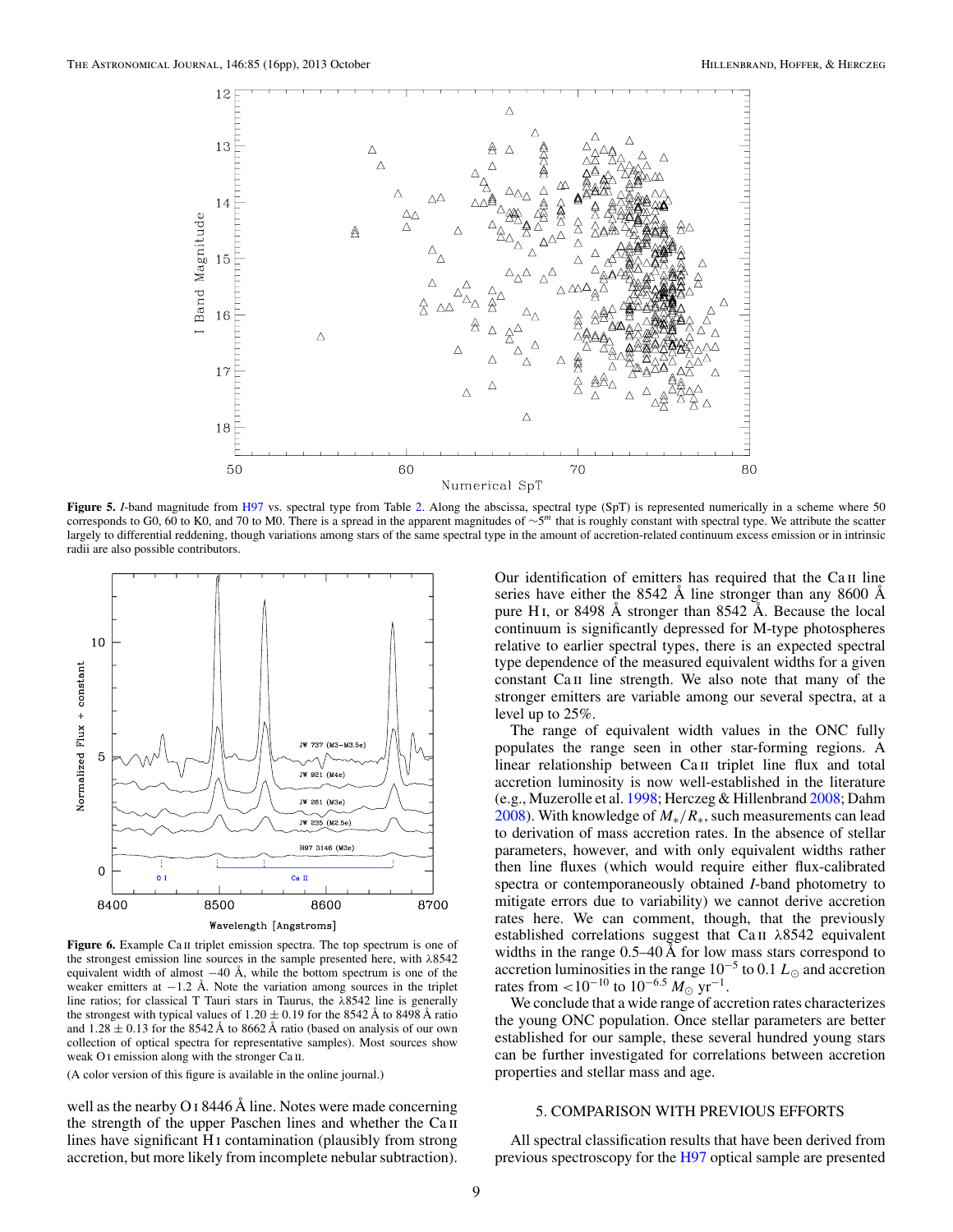<span id="page-9-0"></span>

**Figure 7.** Histogram of Ca ii *λ*8542 equivalent widths (EQW) measured for several hundred of our spectra with adequate signal-to-noise in the continuum. Labels mark the identifiers from Table [2](#page-7-0) of the readily diagnosed Ca II triplet emitters; each star appears only once, with equivalent widths measure from different spectra of the same object averaged. Approximately ∼40% of the measured spectra and ∼20% of the total sample have notable emission. Some stars with multiple spectra exhibited line variability up to the 25% level, which could move them between bins on this plot. (A color version of this figure is available in the online journal.)

in Table [2,](#page-7-0) along with the spectral types newly derived in this paper. The historical data is mostly from the [H97](#page-15-0) compilation, but also included are our own revisions and updates based on that same spectral data set<sup>4</sup> as well as more recent estimates of spectral types by, e.g., Luhman et al. [\(2000\)](#page-15-0), Lucas et al. [\(2001\)](#page-15-0), Rhode et al. [\(2001\)](#page-15-0), Wolff et al. [\(2004\)](#page-15-0), Slesnick et al. [\(2004\)](#page-15-0), K. Stassun (2005, private communication), Riddick et al. [\(2007b\)](#page-15-0), H. C. Stempels (2009, private communication), Weights et al. [\(2009\)](#page-15-0), Daemgen et al. [\(2012\)](#page-14-0), and Correia et al. [\(2013\)](#page-14-0) as referenced. We note that for the Weights et al. [\(2009\)](#page-15-0), Riddick et al. [\(2007b\)](#page-15-0), and Lucas et al. [\(2001\)](#page-15-0) papers it is not straightforward to associate the rounded or truncated coordinate naming system of the authors with objects in our list of interest, especially as the positions for nominally the same objects have changed for some sources between these various studies. We have done our best to match the reported spectral types for these low precision coordinate-based names to known objects within 2", where possible, based on similarity of reported apparent magnitudes.

Spectral types from the sources listed above for stars that are fainter than the compiled [H97](#page-15-0) sample appear in Table [3.](#page-10-0) Note that unlike Table [2,](#page-7-0) the astrometry reported in Table [3](#page-10-0) has varying precision. To the best of our knowledge, Tables [2](#page-7-0)

and [3](#page-10-0) represent the complete list of spectroscopically determined spectral types for ONC stars. Additional photometric spectral types may be found in da Rio et al. [\(2010\)](#page-14-0).

Considering now only Table [2,](#page-7-0) of the 1576 optically visible stars cataloged in [H97,](#page-15-0) about 500 lacked a spectral type or any spectral type constraint at that time, while now just under 200 lack a spectral type estimate. Several tens of stars have only wide ranges or limits for their estimated types, that is, just constraints on the latest or the earliest type that is consistent with the observed spectrum. Many of the stars lacking adequate classification are in regions of bright nebulosity such that repeated observations at optical wavelengths have failed to yield a classifiable spectrum. Others are close companions to brighter stars and likewise have not had suitable spectra obtained.

#### *5.1. Comparison to Hillenbrand [\(1997\)](#page-15-0) Spectroscopic Types*

As reported above, 619 stars are typed from our Norris and HYDRA data. While the observational focus of the new data acquisition was on those stars without previously determined spectral types, in practice we placed fibers on other ONC members rather than not assigning them at all. Thus the set of stars for which spectral types are derived in this paper overlaps significantly with those in the [H97](#page-15-0) paper. This enables comparison of results obtained with different equipment but using similar analysis methods.

<sup>&</sup>lt;sup>4</sup> Some of the latest type stars were reclassified either as described in Slesnick et al. [\(2004\)](#page-15-0) or here, based on improved attention to the effects of surface gravity on temperature diagnostics; these are somewhat subtle at low signal-to-noise ratio and were not fully appreciated at the time of the [H97](#page-15-0) study.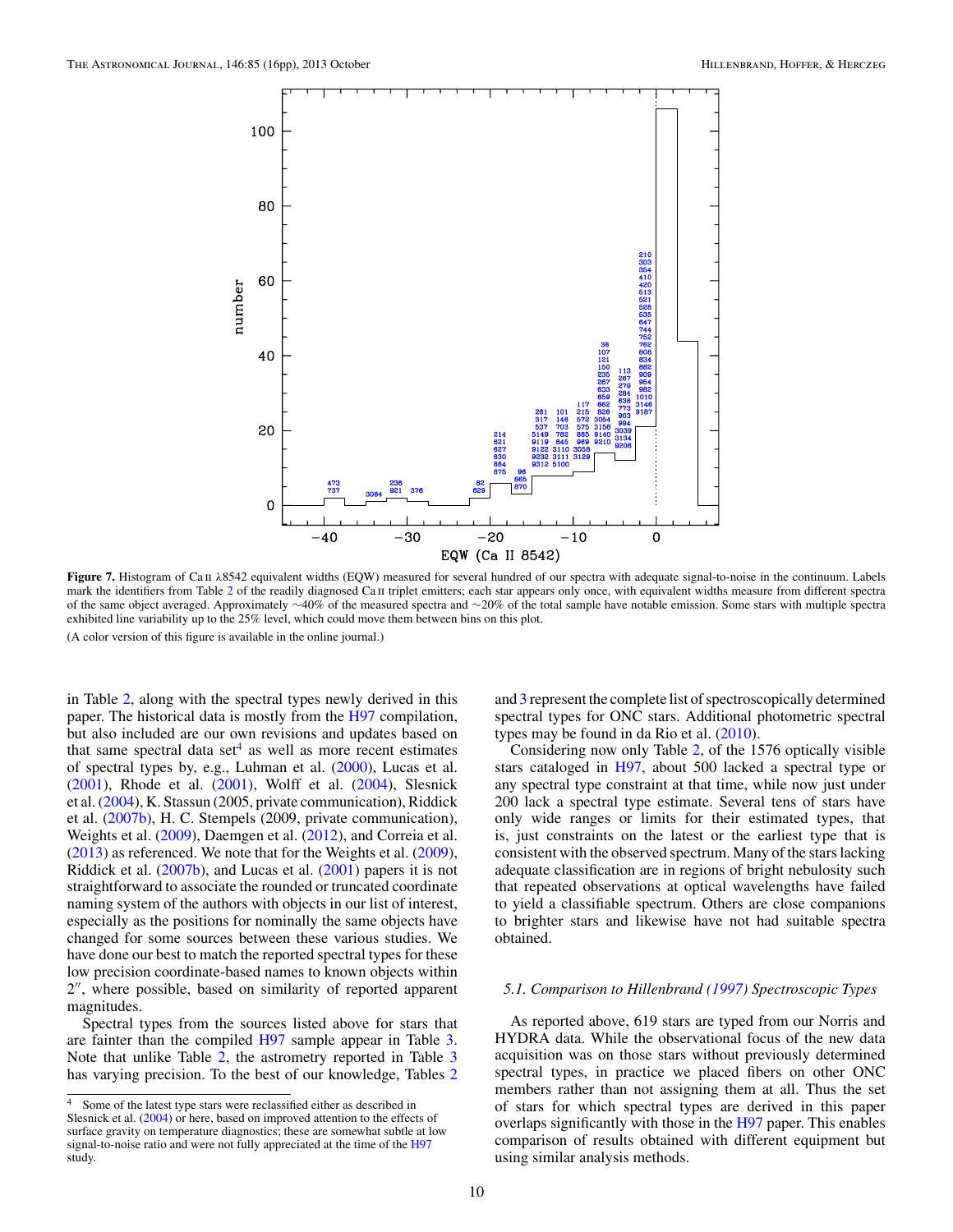| Table 3                                                            |  |
|--------------------------------------------------------------------|--|
| Additional ONC Spectral Types: Stars Fainter Than Those in Table 2 |  |

<span id="page-10-0"></span>

| Identifier <sup>a</sup>                 | Right Ascension <sup>b</sup> | Declination <sup>b</sup>       | Previously Reported SpTc                                |
|-----------------------------------------|------------------------------|--------------------------------|---------------------------------------------------------|
| [H97b] 10306                            | 05:34:55.90                  | $-05:21:08.5$                  | M6.25(RRL)                                              |
| [H97b] 10313                            | 05:34:56.95                  | $-05:21:21.9$                  | M6.75(RRL)                                              |
| [H97b] 20349                            | 05:35:00.90                  | $-05:21:07.3$                  | M8(WLR)                                                 |
| [OW94] 013-306                          | 05:35:01.3                   | $-05:23:06$                    | M7(Luc01)M9(WLR)                                        |
| [H97b] 10343                            | 05:35:01.37                  | $-05:24:13.3$                  | M6(Luc01)M6.5(RRL)M7.5(WLR)                             |
| [OW94] 016-319                          | 05:35:01.6                   | $-05:23:19$                    | L2.5(Luc01) > M9.5(WLR)                                 |
| [OW94] 016-430                          | 05:35:01.6                   | $-05:24:30$                    | M9(Luc06)M9(WLR)                                        |
| [H97b] 10348                            | 05:35:01.87                  | $-05:23:53.7$                  | M5(Luc01)M5.75(RRL)M6.5(WLR)                            |
| [H97b] 20339                            | 05:35:01.80                  | $-05:21:06.7$                  | K2(Luc01)                                               |
| [H97b] 10353                            | 05:35:02.31                  | $-05:21:23.4$                  | $>$ M9.5(WLR)                                           |
| [OW94] 031-524                          | 05:35:03.1                   | $-05:25:24$                    | M7.5(RRL)M8(WLR)                                        |
| 2MASS J05350313-0525364                 | 05:35:03.13                  | $-05:25:36.5$                  | M8.75(RRL) > M9.5(WLR)                                  |
| [H97b] 10364                            | 05:35:04.19                  | $-05:20:12.0$                  | M6.5(Luc01)M7.75(RRL)M8(WLR)                            |
| [H97b] 20296<br>2MASS J05350445-0525264 | 05:35:04.44<br>05:35:04.46   | $-05:22:19.5$<br>$-05:25:26.5$ | late-M(RRL)<br>M8.5(WLR)                                |
| [H97b] 20282                            | 05:35:04.62                  | $-05:22:44.8$                  | late-M(RRL)                                             |
| 2MASS J05350467-0525508                 | 05:35:04.68                  | $-05:25:50.8$                  | M8.5(RRL)                                               |
| [H97b] 20302                            | 05:35:04.95                  | $-05:21:42.8$                  | mid-M(RRL)                                              |
| 2MASS J05350557-0521407                 | 05:35:05.57                  | $-05:21:40.7$                  | $>$ M9.5(WLR)                                           |
| [OW94] 057-247                          | 05:35:05.7                   | $-05:22:47$                    | $>$ M9(Luc06) $>$ M9.5(WLR)                             |
| [OW94] 061-401                          | 05:35:06.10                  | $-05:24:00.6$                  | M8(Luc01) > M9.5(WLR)                                   |
| [HC2000] 509                            | 05:35:06.35                  | $-05:22:11.6$                  | $M2-M5(SHC)M2-M7(SHC-ir)$                               |
| [OW94] 066-433                          | 05:35:06.6                   | $-05:24:33$                    | K4.5(Luc01)                                             |
| [H97b] 20270                            | 05:35:07.06                  | $-05:25:00.9$                  | $M7-M9(SHC)$                                            |
| [H97b] 10380                            | 05:35:07.23                  | $-05:26:38.6$                  | M6.5(RRL)                                               |
| [OW94] 073-205                          | 05:35:07.3                   | $-05:22:05$                    | M6(Luc01)                                               |
| [HC2000] 743                            | 05:35:08.10                  | $-05:23:15.2$                  | $M6:(SHC-ir)$                                           |
| [HC2000] 433                            | 05:35:08.11                  | $-05:22:37.5$                  | $M8(SHC-ir)$                                            |
| [HC2000] 400                            | 05:35:08.22                  | $-05:22:53.2$                  | M7-M8(SHC)M9(SHC-ir)M8.5(RRL)                           |
| [HC2000] 725                            | 05:35:08.27                  | $-05:23:07.8$                  | $M7: (SHC-ir)$                                          |
| [H97b] 20335<br>[OW94] 084-104          | 05:35:08.31<br>05:35:08.32   | $-05:19:37.2$<br>$-05:21:02.4$ | $M7.25$ (Luc $01$ ) $M9$ (WLR)<br>LO(Luc01) > M9.5(WLR) |
| [HC2000] 749                            | 05:35:08.34                  | $-05:23:21.9$                  | $M8(SHC-ir)$                                            |
| [H97b] 20208                            | 05:35:08.44                  | $-05:23:04.9$                  | M7(RRL)                                                 |
| [H97b] 10391                            | 05:35:08.42                  | $-05:22:30.3$                  | $M2(SHC-ir)$                                            |
| [OW94] 086-324                          | 05:35:08.62                  | $-05:23:24.4$                  | $M5.5$ : (SHC-ir)                                       |
| 2MASS J05350865-0520223                 | 05:35:08.66                  | $-05:20:22.4$                  | M9.5(WLR)                                               |
| [HC2000] 455                            | 05:35:08.93                  | $-05:22:30.0$                  | $M2-M6(SHC-ir)$                                         |
| [HC2000] 724                            | 05:35:09.03                  | $-05:23:26.3$                  | $M6$ : $(SHC-ir)$                                       |
| [OW94] 092-532                          | 05:35:09.2                   | $-05:25:32$                    | M7.5(Luc06)M7.5(WLR)                                    |
| [H97b] 20298                            | 05:35:09.20                  | $-05:26:05.5$                  | M8(RRL)                                                 |
| [H97b] 10403                            | 05:35:09.57                  | $-05:19:42.7$                  | M6.5(Luc01)M6.75(RRL)M9(WLR)                            |
| [HC2000] 722                            | 05:35:09.79                  | $-05:24:06.7$                  | M6.5(SHC)                                               |
| [H97b] 20184                            | 05:35:09.91                  | $-05:24:10.5$                  | M3(SHC)                                                 |
| [HC2000] 62                             | 05:35:10.03                  | $-05:25:01.5$                  | $M9(SHC-ir)$                                            |
| [HC2000] 90<br>[OW94] 107-453           | 05:35:10.38<br>05:35:10.7    | $-05:24:51.6$<br>$-05:24:53$   | $M7.5(SHC-ir)$<br>M8(Luc06)M8(WLR)                      |
| [HC2000] 529                            | 05:35:10.88                  | $-05:22:06.0$                  | $M8(SHC-ir)$                                            |
| [HC2000] 111                            | 05:35:11.15                  | $-05:24:36.5$                  | M9(SHC-ir)                                              |
| [HC2000] 434                            | 05:35:11.20                  | $-05:22:37.8$                  | $M2(SHC-ir)$                                            |
| [HC2000] 515                            | 05:35:11.21                  | $-05:22:10.8$                  | $M7: (SHC-ir)$                                          |
| [HC2000] 127                            | 05:35:11.33                  | $-05:24:26.6$                  | $M0(SHC-ir)$                                            |
| [HC2000] 559                            | 05:35:11.37                  | $-05:21:54.0$                  | M8(SHC-ir)                                              |
| [HC2000] 709                            | 05:35:11.63                  | $-05:22:46.1$                  | $M5(SHC-ir)$                                            |
| [H97b] 10420                            | 05:35:11.67                  | $-05:26:08.6$                  | early-M(RRL)                                            |
| [HC2000] 708                            | 05:35:11.92                  | $-05:22:50.9$                  | $M4(SHC-ir)$                                            |
| [H97b] 20182                            | 05:35:12.93                  | $-05:24:57.6$                  | M5.25(RRL)                                              |
| [OW94] 137-532                          | 05:35:13.7                   | $-05:25:32$                    | $>$ M9(Luc06) $>$ M9.5(WLR)                             |
| [HC2000] 721                            | 05:35:13.18                  | $-05:24:24.9$                  | $M3.5$ : (SHC-ir)                                       |
| [H97b] 20377                            | 05:35:14.76                  | $-05:28:31.8$                  | M8.5(RRL)                                               |
| [OW94] 152-717                          | 05:35:15.2                   | $-05:27:17$                    | $>$ M9(Luc06) $>$ M9.5(WLR)                             |
| [HC2000] 600<br>$[HC2000]$ 4            | 05:35:15.41<br>05:35:15.56   | $-05:21:39.5$<br>$-05:25:46.8$ | $M5(SHC-ir)$<br>$M4.5(SHC)M5.5(SHC-ir)$                 |
| [HC2000] 565                            | 05:35:16.01                  | $-05:21:53.1$                  | $M8(SHC-ir)$                                            |
| [H97b] 20295                            | 05:35:16.52                  | $-05:26:34.4$                  | M8.75(RRL)                                              |
| [HC2000] 237                            | 05:35:17.41                  | $-05:23:41.8$                  | M2e(SHC)                                                |
|                                         |                              |                                |                                                         |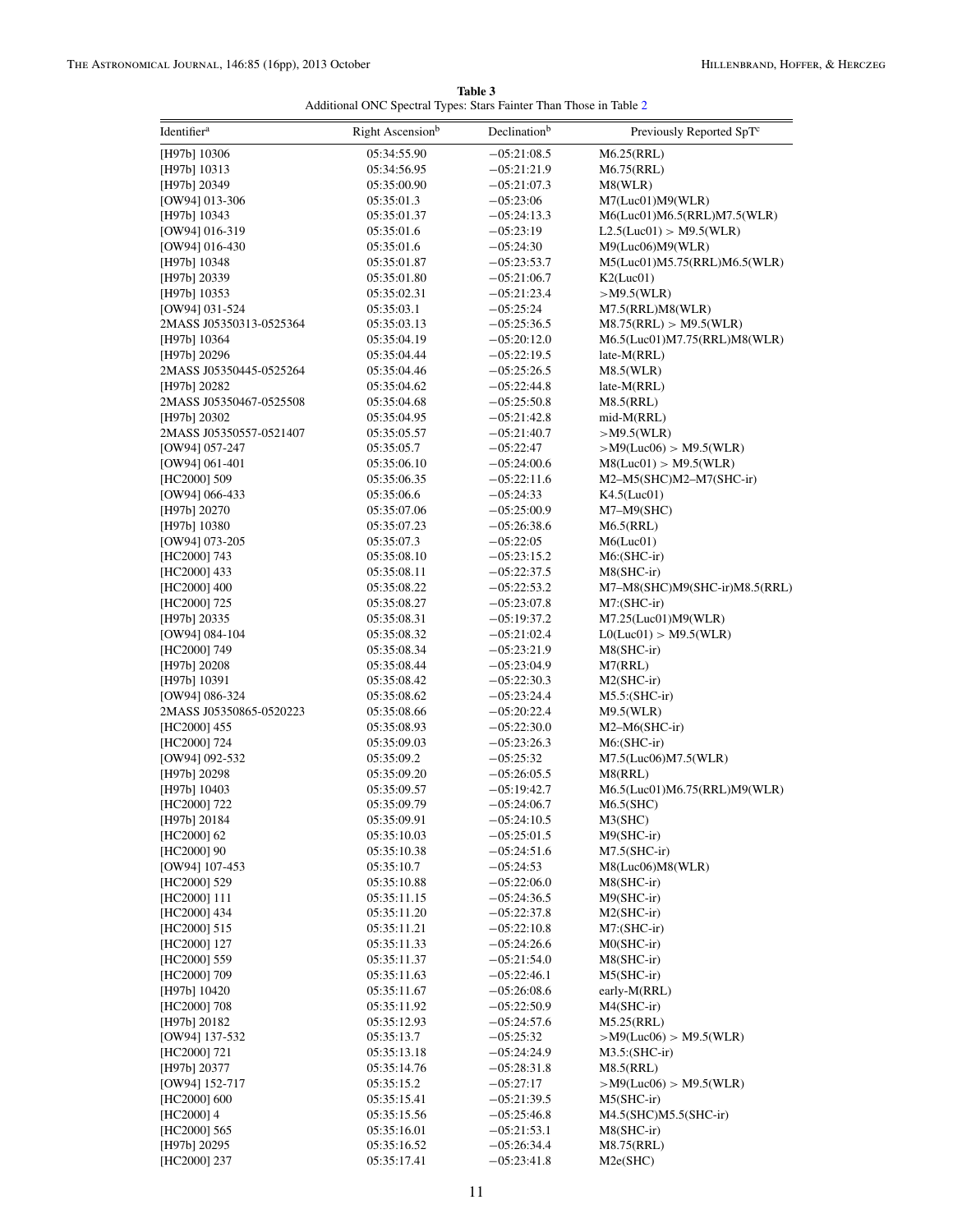|                         |                  | (Continued)              |                                       |
|-------------------------|------------------|--------------------------|---------------------------------------|
| Identifier <sup>a</sup> | Right Ascensionb | Declination <sup>b</sup> | Previously Reported SpT <sup>c</sup>  |
| [HC2000] 469            | 05:35:17.58      | $-05:22:27.8$            | $M(SHC-ir)$                           |
| [HC2000] 162            | 05:35:17.58      | $-05:24:09.0$            | $M5.5(SHC-ir)$                        |
| [HC2000] 383            | 05:35:17.84      | $-05:22:58.2$            | $M4(SHC-ir)$                          |
| [HC2000] 764            | 05:35:17.97      | $-05:23:53.6$            | $M7.5(SHC-ir)$                        |
| [HC2000] 594            | 05:35:18.05      | $-05:21:41.2$            | $M7.5(SHC-ir)$                        |
| [HC2000] 372            | 05:35:18.08      | $-05:23:01.8$            | $M9(SHC-ir)$                          |
| [OW94] 183-729          | 05:35:18.3       | $-05:27:29$              | $>$ M9(Luc06)M8.75(RRL) $>$ M9.5(WLR) |
| [OW94] 183-419          | 05:35:18.32      | $-05:24:19.9$            | $M2.5(SHC-ir)$                        |
| 2MASS J05351862-0526313 | 05:35:18.63      | $-05:26:31.4$            | M8(RRL)M7(WLR)                        |
| [OW94] 188-658          | 05:35:18.8       | $-05:26:58$              | $>$ M9(Luc06) $>$ M9.5(WLR)           |
| [HC2000] 409            | 05:35:19.04      | $-05:22:50.7$            | MO(SHC)                               |
| [HC2000] 728            | 05:35:19.51      | $-05:23:39.7$            | $M5.5(SHC-ir)$                        |
| [HC2000] 123            | 05:35:19.64      | $-05:24:31.6$            | $M0-M5(SHC)M7.5(SHC-ir)$              |
| [HC2000] 59             | 05:35:19.68      | $-05:25:05.2$            | $K8-M3(SHC)$                          |
| [OW94] 196-659          | 05:35:19.6       | $-05:27:00$              | $mid-M(RRL) > M9.5(WLR)$              |
| [HC2000] 366            | 05:35:19.63      | $-05:23:03.6$            | $M7.5(SHC-ir)$                        |
| [HC2000] 210            | 05:35:19.86      | $-05:23:51.6$            | $>$ M6:e(SHC)M7(SHC-ir)               |
| [HC2000] 365            | 05:35:20.13      | $-05:23:04.5$            | $M7: (SHC-ir)$                        |
| [HC2000] 429            | 05:35:20.64      | $-05:22:41.2$            | M7-M9(SHC)M7.5(SHC-ir)                |
| [HC2000] 732            | 05:35:20.77      | $-05:22:39.5$            | $M2.5$ : $(SHC-ir)$                   |
| [HC2000] 731            | 05:35:20.79      | $-05:22:36.3$            | $K7: (SHC-ir)$                        |
| [H97b] 20241            | 05:35:20.90      | $-05:25:34.5$            | M8(SHC-ir)                            |
| [HC2000] 403            | 05:35:21.02      | $-05:22:54.3$            | $M7(SHC-ir)$                          |
| [HC2000] 729            | 05:35:21.12      | $-05:22:50.2$            | $M7(SHC-ir)$                          |
| [HC2000] 27             | 05:35:21.29      | $-05:25:33.2$            | $M5(SHC-ir)$                          |
| [H97b] 20248            | 05:35:21.35      | $-05:25:35.0$            | $M8(SHC-ir)$                          |
| [HC2000] 15             | 05:35:21.61      | $-05:25:40.6$            | M0-M1(SHC)M3.5(SHC-ir)                |
| [H97b] 10597            | 05:35:21.69      | $-05:26:52.6$            | M7.75(RRL)                            |
| [HC2000] 730            | 05:35:21.71      | $-05:22:38.3$            | M4(SHC-ir)                            |
| [HC2000] 30             | 05:35:21.83      | $-05:25:28.4$            | M0-M3e(SHC)M2(SHC-ir)                 |
| [H97b] 10605            | 05:35:21.99      | $-05:24:53.3$            | $<$ K7(SHC-ir)                        |
| [HC2000] 55             | 05:35:22.12      | $-05:25:07.6$            | M8(SHC-ir)                            |
| [H97b] 10606            | 05:35:22.17      | $-05:27:44.7$            | M5.75(RRL)                            |
| [HC2000] 200            | 05:35:22.54      | $-05:23:54.8$            | $M3(SHC-ir)$                          |
| [HC2000] 316            | 05:35:23.34      | $-05:23:20.8$            | $M3.5-M5e(SHC)$                       |
| [HC2000] 212            | 05:35:23.54      | $-05:23:51.0$            | $M9(SHC-ir)$                          |
| [H97b] 10626            | 05:35:25.03      | $-05:24:38.4$            | M7(SHC)                               |
| [HC2000] 167            | 05:35:25.27      | $-05:24:06.5$            | M6-M8(SHC)M7.5(SHC-ir)                |
| [HC2000] 48             | 05:35:25.54      | $-05:25:11.7$            | M4(SHC-ir)M6.5(WLR)                   |
| [HC2000] 568            | 05:35:25.56      | $-05:21:54.0$            | $<$ K7(SHC-ir)                        |
| [HC2000] 70             | 05:35:25.67      | $-05:25:02.6$            | $M9(SHC-ir)$                          |
|                         |                  |                          |                                       |

# **Table 3**

#### **Notes.**

<sup>a</sup> The star names are SIMBAD-compatible. Optical names are preferred to infrared names, though 2MASS is used above coordinate-based optical names. It should be noted that the [H97b] identifiers in SIMBAD that begin at 10,000 actually originate with Herbst et al. [\(2002\)](#page-14-0) and those beginning with 20,000 originate in Rodríguez-Ledesma et al. [\(2009\)](#page-15-0).

<sup>b</sup> J2000. Note that the reported coordinates have varying levels of precision and hence accuracy in this crowded field.

<sup>c</sup> The sources of the literature spectral types (SpT) have the same codes as in Table [2.](#page-7-0)

In the vast majority of cases there is remarkable agreement between the previously and presently reported spectral types, as can be seen from examination of Table [2.](#page-7-0) This is despite the known observational challenges and the likely influence of spectrophotometric variability due to real changes in accretion*/*extinction parameters. Figure [8](#page-12-0) illustrates the direct correlation between [H97](#page-15-0) and this work; the distribution exhibits a root-mean-squared scatter of 2.25 spectral sub-classes. However, some large discrepancies exist as well, notably when early-K versus mid-M spectral types have been derived for the same star. We advise in these cases that the later spectral type is likely the more accurate one since, as discussed earlier, there are plausible ways to make spectral types appear much earlier than the true type in some data.

Histograms in Figure [9](#page-13-0) show the distribution of stellar types from [H97](#page-15-0) compared to the distribution in the new spectral dataset. While the histograms are similar in terms of rising from earlier to later types with a peak around M5, there are notably fewer extremely late type stars seen here compared to what was reported in the [H97](#page-15-0) paper.

## *5.2. Comparison to da Rio et al. [\(2010,](#page-14-0) [2012\)](#page-14-0) Photometric Types*

da Rio et al. [\(2010\)](#page-14-0) derive spectral types for 217 late type stars in the ONC based on narrow band photometry, employing a novel TiO photometric index defined as the measured magnitude in a 200 Å wide filter centered at 6200 Å relative to the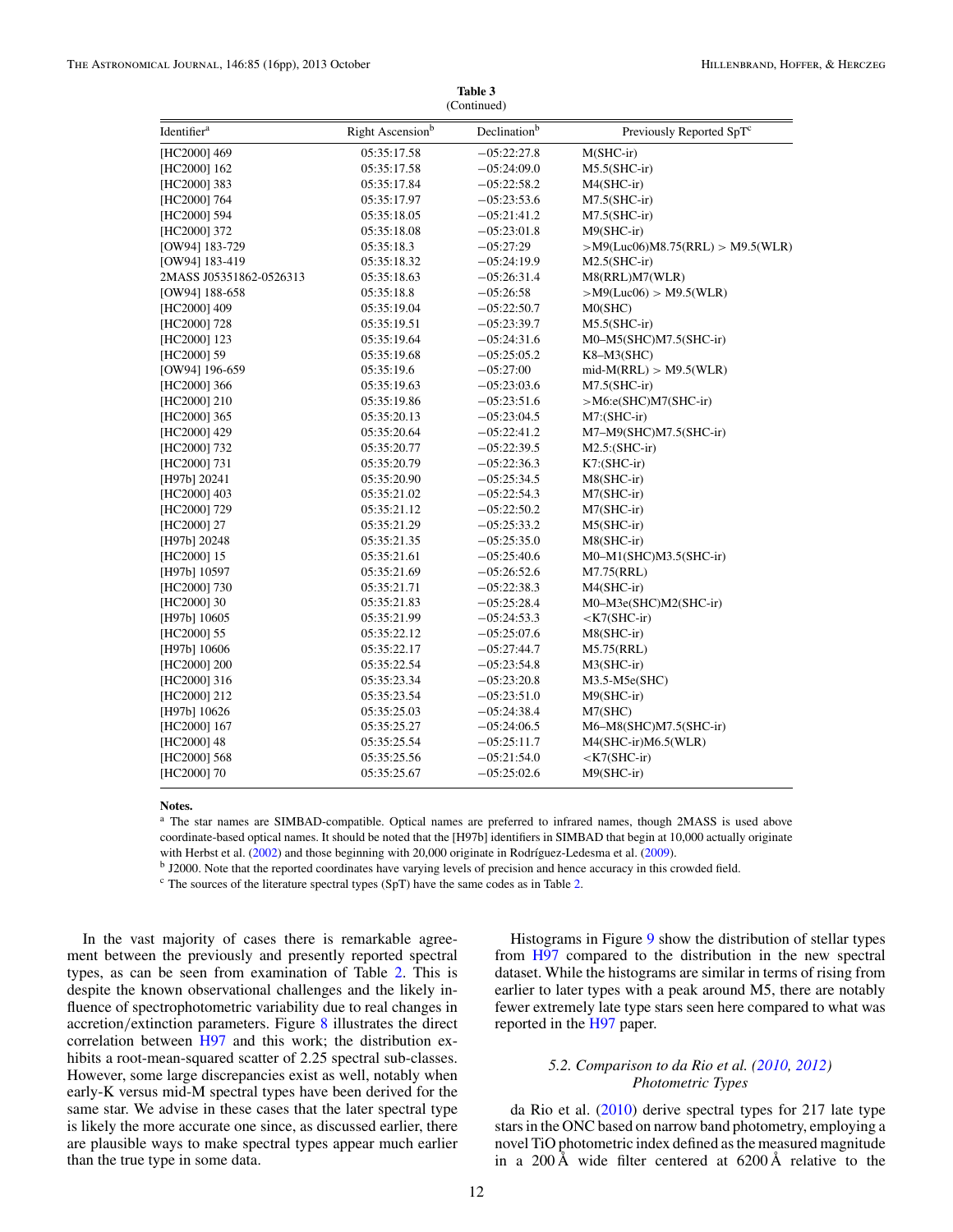<span id="page-12-0"></span>

**Figure 8.** Comparison of spectral types quoted in [H97](#page-15-0) with those quoted in the last column of Table [2,](#page-7-0) derived in this study. Along both axes, spectral type is represented numerically in a scheme where 50 corresponds to G0, 60 to K0, and 70 to M0. The dashed line represents one-to-one correspondence with the root-mean-squared deviation 2.25 spectral sub-classes. The largest discrepancies can be attributed to obvious errors in sky subtraction in one or the other set of spectra; this effect probably contributes to the lower level scatter as well.

magnitude at that same wavelength interpolated from a linear fit to *V*- and *I*-band photometry. da Rio et al. [\(2012\)](#page-14-0) obtained a deeper photometric dataset and used a similar technique based on a longer wavelength 7700 Å narrow band filter, to derive spectral types and extinction values for 1280 objects. The TiO index (narrow band photometric) technique is in fact similar in spirit to the spectroscopic TiO band indices that we have employed here. The photometric spectral types from these two da Rio et al. studies range between M2 and M6, where the technique is valid, and have estimated errors of typically one to two sub-classes.

In Figure [10](#page-14-0) we directly compare the da Rio et al. photometric spectral types with the spectroscopic spectral types quoted in Table [2;](#page-7-0) the correlation exhibits a root-mean-squared scatter of 1.75 spectral sub-classes. In total, a sample of 437 stars is available for comparison between the spectroscopic and photometric spectral types, with all 437 of those having 7700 Å TiO spectral types, and 315 having 6200 Å TiO spectral types as well, when both photometric methods could be applied. While the scatter seems large between the photometric and spectroscopic methods (filled symbols), it appears to be no worse at these late types than between the new spectroscopy and the old spectroscopy (open symbols) probing a slightly earlier spectral type range. It should be noted that, as discussed above, the error bars in this earlier regime are larger than those suggested at the later types from either the photometric methods (one to two subclasses) or the spectroscopic methods (0.5 sub-classes based on repeated robust measurements of the same star but up to two sub-classes including systematic effects).

da Rio et al. [\(2012\)](#page-14-0) also devised procedures to de-redden their photometry and obtain both  $A_V$  and  $T_{\text{eff}}$  for individual late type stars. We have mimicked their analysis by performing

synthetic photometry on our spectra based on the bandpasses specified by da Rio et al. [\(2012\)](#page-14-0). Although the spectra we have are not flux calibrated, because the TiO index on-band and off-band filter profiles are so close in wavelength this should have only a minor effect. The resulting color–color diagram based on our spectra (not shown) is indeed similar in appearance to the one based on narrow band photometry that is presented in da Rio et al.  $(2012)$ —their Figures 5 and 11. Specifically, there is a narrow finger of stars having no indication of TiO depression but a range of reddening values, and then a spread along the TiO index or temperaturesensitive axis, as well as along a nearly orthogonal reddening vector.

We have further followed the da Rio et al.  $(2012)$  methodology for deriving both  $A_V$  and  $T_{\text{eff}}$ , finding for our sample extinction values in the 0–3 mag range and effective temperatures in the 2700–3900 K indicated. While illustrative of the consistency between different methods for deriving spectral types and then physical parameters from them, it should be noted that the scatter between the two TiO photometric methods (TiO 6200 Å in da Rio et al. [2010](#page-14-0) versus TiO 7700 Å in da Rio et al. [2012\)](#page-14-0) is itself 0.03 in log *T*eff, corresponding to 1.5 spectral sub-classes in the M star regime, and comparable to the estimated errors in the photometric spectral typing method.

We conclude for mid- to late-M-type stars that spectral typing through the use of narrow-band photometric methods is no less accurate in the mean than spectral typing through spectroscopic methods. For early M stars, however, there is a systematic discrepancy with later types being assigned through the photometric method than appear reasonable from the spectroscopy. This could be due to nebular contamination in the spectra, the photometry, or both.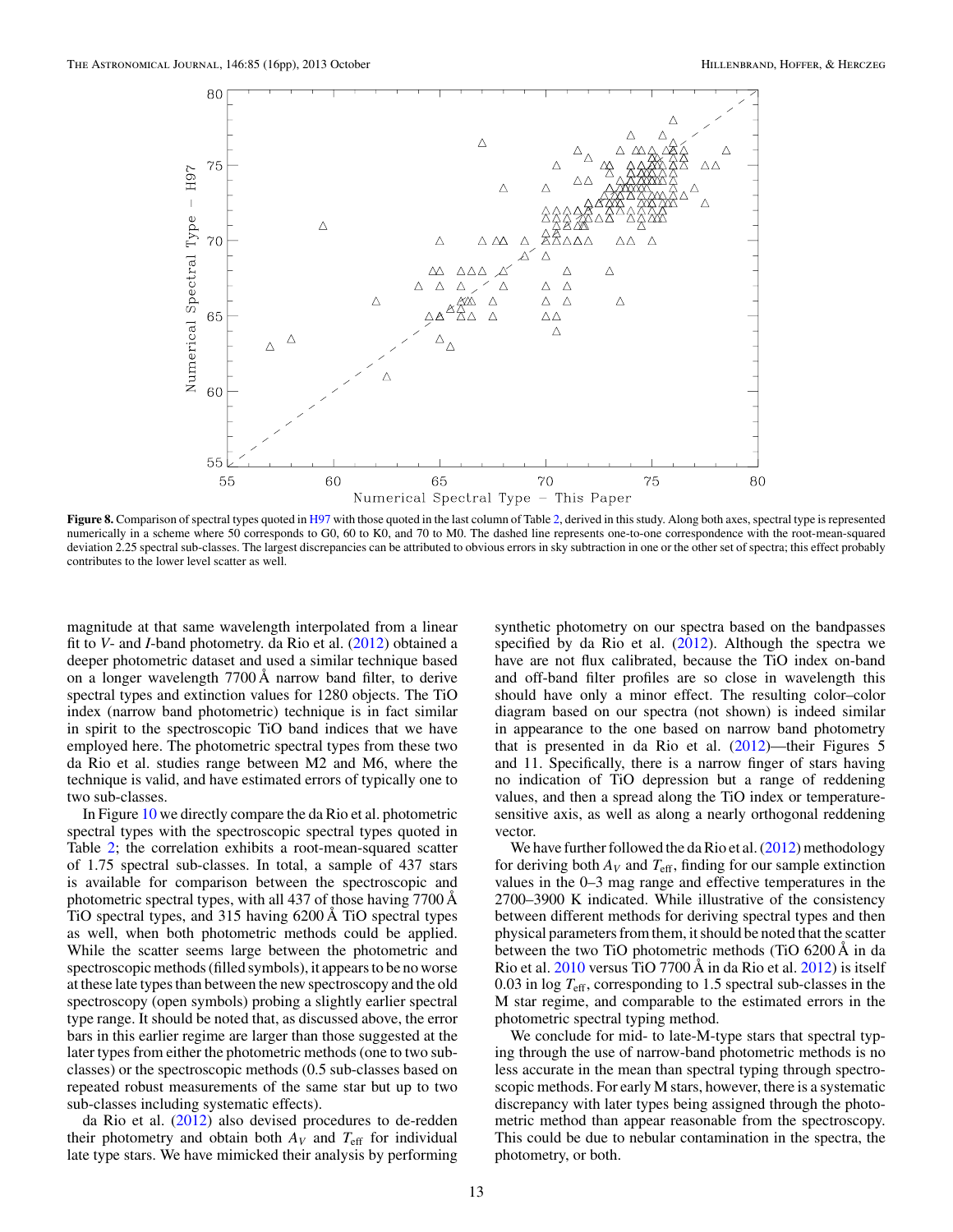<span id="page-13-0"></span>

**Figure 9.** Histograms comparing the samples of newly derived spectral types and those previously reported in [H97.](#page-15-0) Along the abscissa, spectral type is represented numerically in a scheme where 50 corresponds to G0, 60 to K0, and 70 to M0.

#### *5.3. Spectral Type Variables*

There is good correlation demonstrated overall in Figures [8](#page-12-0) and [10,](#page-14-0) as well as general agreement over many decades in the spectral types derived by different authors for the same stars (see Table [2\)](#page-7-0). However, there are some cases where large discrepancies are apparent.

We highlight the case of JW 20 as an illustration. The [H97](#page-15-0) spectral type (based on data from 1996 February) was M3.5. However, the spectrum presented here (based on data from 2006 January) is that of a K8 star, as illustrated in Figure [11.](#page-14-0) The star is only a small-amplitude optical variable (0.05 mag; Herbst et al. [2002\)](#page-14-0) with all available literature and catalog near-infrared photometry consistent within 0.1 mag and the mid-infrared variability similarly small amplitude (Morales-Calderón et al. [2011\)](#page-15-0). Nevertheless, between the two spectra taken 10 yr apart, the deep TiO and VO bands decreased in strength and Ca ii triplet absorption was revealed.

We cannot explain this discrepancy in terms of signal-tonoise challenges nor can we rationalize an explanation through observational confusion since there are no other optical or near-infrared sources within 30". Data for both spectra were taken with the WIYN*/*HYDRA fiber positioner and there are no indications among the other objects of problems with the pointing. Although the exact position of the sky fiber location

was different, the sky subtraction method employed was the same, and we cannot see a way of producing these two different spectra if sky*/*nebula subtraction accuracy was the only variation.

Careful examination of Table [2](#page-7-0) reveals several other such stars with large spectral type discrepancies. We are driven to the conclusion that in at least some cases, e.g., JW 20 and JW 798, astrophysical origin must be considered plausible. In other cases there may be explanations; as examples, for JW 625, [H97](#page-15-0) 3030, and likely others, there is strong nebular contamination either on-source or in the available sky positions, while for [H97](#page-15-0) 3067 a nearby brighter source could contaminate an on-source fiber spectrum during poor seeing conditions. These difficulties inherent to crowded, nebular star forming regions are nonastrophysical sources of discrepant spectral types that should be considered, in addition to low signal-to-noise, as possible classification biases.

# 6. SUMMARY

We have presented an analysis of new low-resolution optical spectra that extends and updates the catalog of spectral types for optically visible stars in the ONC. For 254 of our 619 newly typed stars, we present the first published spectral classifications. Of the approximately 1600 sources in the optical photometric catalog presented by [H97,](#page-15-0) 90% now have spectral types or spectral type constraints based on low-resolution optical spectroscopy, compared to just 68% at the time of that paper and 5% previous to that paper. Many of the optical stars still have only wide ranges or limits on their spectral types, and not single valued spectral types. A similar number of optically invisible stars await the application of infrared spectral typing techniques, which will be no less challenging given the complex background of the Orion Nebula.

The newly derived and the older optical spectral type distributions appear to have similar shape. In a point-by-point comparison, spectral classification differences are typically around two spectral sub-classes. We have also compared our grating spectrograph methods to narrow band photometry methods for deriving spectral types, and also found that the scatter of nearly two spectral sub-classes is somewhat larger than the precision estimates claimed for each method. Some young stars may exhibit real spectral variability over time.

With the current set of spectral types as well as recently available high quality optical photometry (e.g., da Rio et al. [2009\)](#page-14-0) plus a substantial recent revision in the accepted distance to the ONC, it is timely to revisit not only the H-R diagram and its derivatives, as in da Rio et al. [\(2012\)](#page-14-0), but also investigations of stellar activity, stellar rotation, and circumstellar disk properties in this star forming region.

We acknowledge with gratitude the expert assistance of Todd Small concerning usage of the Palomar*/*Norris spectrograph and its data products as well as team HYDRA at KPNO*/*WIYN. Emma Hovanec helped with the measurement and tabulation of emission lines. We thank Nicola da Rio for providing material that enabled the comparison shown in Figure [10.](#page-14-0) Some financing for the middle stages of this work was provided in the mid-2000's through the HST*/*Treasury program on the ONC (PI: Massimo Robberto). This research has made use of the SIMBAD database, operated at CDS, Strasbourg, France.

*Facilities:* Hale (Norris), WIYN:0.9m (HYDRA)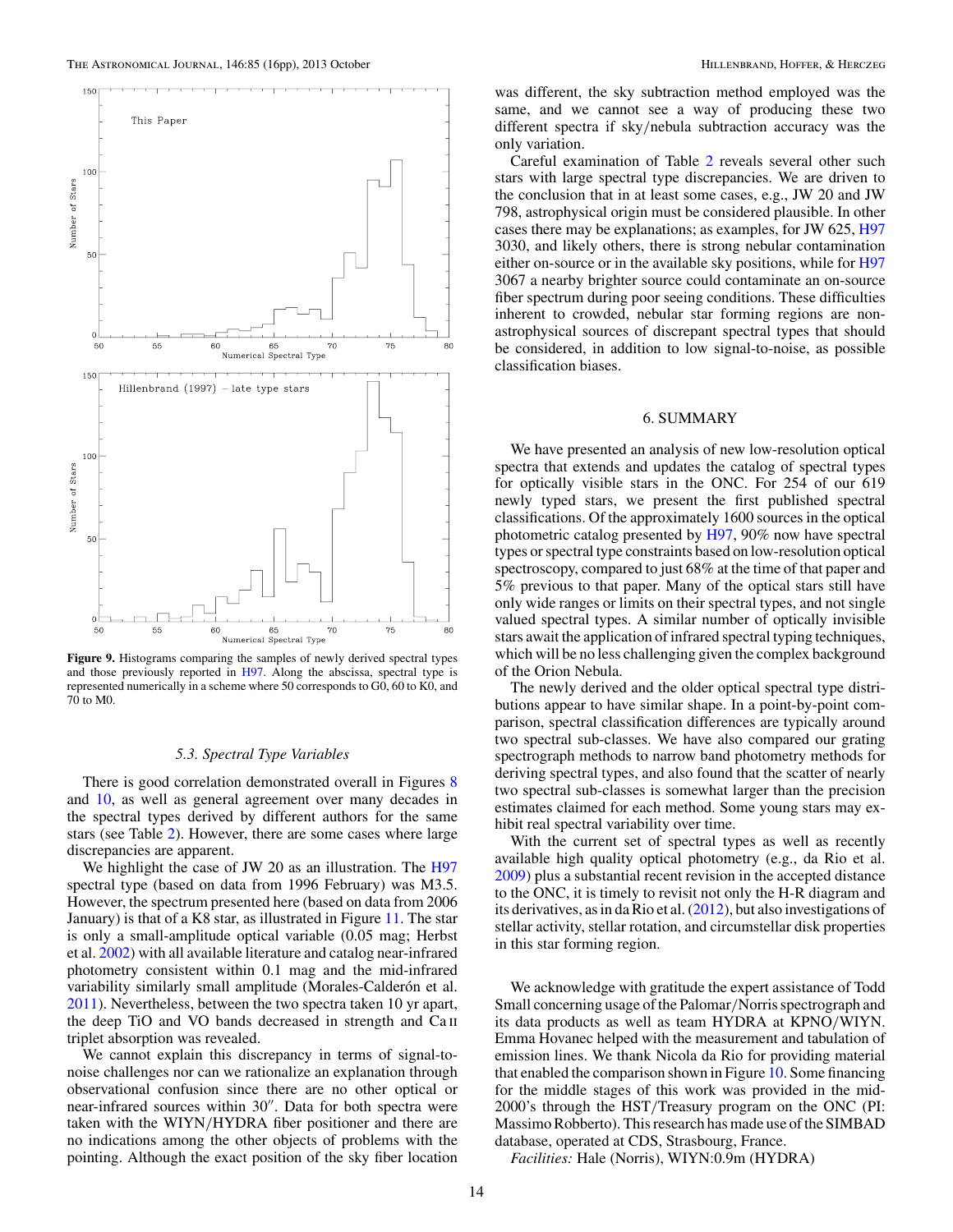<span id="page-14-0"></span>

Figure 10. Comparison of spectral types (SpT) quoted in da Rio et al. (2012) with the ones quoted in the last column of Table [2,](#page-7-0) derived in this study. Along both axes, spectral type is represented numerically in a scheme where 50 corresponds to G0, 60 to K0, and 70 to M0. Filled circles represent spectral types based on the  $7700 \text{ Å}$  TiO index developed by da Rio et al. (2012). Filled triangles are sources without 7700 Å types but instead have their spectral types derived from a similar 6200 Å TiO index in da Rio et al. (2010). Open diamonds do not have photometric TiO types available and so the comparison for these generally earlier type stars is to the spectroscopically determined spectral type quoted in [H97,](#page-15-0) which was adopted by da Rio et al. (2012). The dashed line represents one-to-one correspondence with the root-mean-squared deviation 1.75 spectral sub-classes.



**Figure 11.** Example of an object, JW 20, whose spectrum appears to have varied significantly between observations taken about ten years apart. There is no apparent instrumental or observational reason for the discrepancy and an astrophysical origin is suggested. Furthermore, while a large change in accretion-induced veiling could change the continuum and weaken the TiO absorption, it is hard to explain the concomitant appearance of Ca II triplet absorption. A scaled down sky spectrum is also shown, to illustrate the spectral regions where nebular line contamination are most prominent.

(A color version of this figure is available in the online journal.)

#### REFERENCES

- Abt, H. A., & Levato, H. 1977, [PASP,](http://dx.doi.org/10.1086/130230) [89, 797](http://adsabs.harvard.edu/abs/1977PASP...89..797A)
- Allen, L. E., & Strom, K. M. 1995, [AJ,](http://dx.doi.org/10.1086/117370) [109, 1379](http://adsabs.harvard.edu/abs/1995AJ....109.1379A)
- Andersen, M., Meyer, M. R., Robberto, M., Bergeron, L. E., & Reid, N. 2011, [A&A,](http://dx.doi.org/10.1051/0004-6361/201117062) [534, A10](http://adsabs.harvard.edu/abs/2011A&A...534A..10A)
- Azevedo, R., Calvet, N., Hartmann, L., et al. 2006, [A&A,](http://dx.doi.org/10.1051/0004-6361:20054315) [456, 225](http://adsabs.harvard.edu/abs/2006A&A...456..225A)
- Bally, J. 2008, in Handbook of Star Forming Regions, Volume I: The Northern Sky ASP Monograph Publications, Vol. 4, ed. B. Reipurth (San Francisco, CA: ASP), [459](http://adsabs.harvard.edu/abs/2008hsfl.book..459B)
- Bally, J., Stark, A. A., Wilson, R. W., & Langer, W. D. 1987, [ApJL,](http://dx.doi.org/10.1086/184817) [312, L45](http://adsabs.harvard.edu/abs/1987ApJ...312L..45B)
- Barden, S. C., & Armandroff, T. 1995, [Proc. SPIE,](http://dx.doi.org/10.1117/12.211839) [2476, 56](http://adsabs.harvard.edu/abs/1995SPIE.2476...56B)
- Blanco, V. M. 1963, [ApJ,](http://dx.doi.org/10.1086/147524) [137, 513](http://adsabs.harvard.edu/abs/1963ApJ...137..513B)
- Carpenter, J. M., Hillenbrand, L. A., & Skrutskie, M. F. 2001, [AJ,](http://dx.doi.org/10.1086/321086) [121, 3160](http://adsabs.harvard.edu/abs/2001AJ....121.3160C)
- Cieza, L., & Baliber, N. 2007, [ApJ,](http://dx.doi.org/10.1086/522080) [671, 605](http://adsabs.harvard.edu/abs/2007ApJ...671..605C)
- Cohen, M., & Kuhi, L. V. 1979, [ApJS,](http://dx.doi.org/10.1086/190641) [41, 743](http://adsabs.harvard.edu/abs/1979ApJS...41..743C)
- Correia, S., Duchene, G., Reipurth, B., et al. 2013, A&A, in press, arXiv[:1307.2299](http://www.arxiv.org/abs/1307.2299)
- Cunha, K., & Smith, V. V. 2005, [ApJ,](http://dx.doi.org/10.1086/429861) [626, 426](http://adsabs.harvard.edu/abs/2005ApJ...626..425C)
- Daemgen, S., Correia, S., & Petr-Gotzens, M. G. 2012, [A&A,](http://dx.doi.org/10.1051/0004-6361/201118314) [540, A46](http://adsabs.harvard.edu/abs/2012A&A...540A..46D)
- Dahm, S. E. 2008, [AJ,](http://dx.doi.org/10.1088/0004-6256/136/2/521) [136, 521](http://adsabs.harvard.edu/abs/2008AJ....136..521D)
- da Rio, N., Robberto, M., Hillenbrand, L. A., Henning, T., & Stassun, K. G. 2012, [ApJ,](http://dx.doi.org/10.1088/0004-637X/748/1/14) [748, 14](http://adsabs.harvard.edu/abs/2012ApJ...748...14D)
- da Rio, N., Robberto, M., Soderblom, D. R., et al. 2009, [ApJS,](http://dx.doi.org/10.1088/0067-0049/183/2/261) [183, 261](http://adsabs.harvard.edu/abs/2009ApJS..183..261D)
- da Rio, N., Robberto, M., Soderblom, D. R., et al. 2010, [ApJ,](http://dx.doi.org/10.1088/0004-637X/722/2/1092) [722, 1092](http://adsabs.harvard.edu/abs/2010ApJ...722.1092D) Duncan, D. K. 1993, [ApJ,](http://dx.doi.org/10.1086/172428) [406, 172](http://adsabs.harvard.edu/abs/1993ApJ...406..172D)
- Edwards, S., Strom, S. E., Hartigan, P., et al. 1993, [AJ,](http://dx.doi.org/10.1086/116646) [106, 372](http://adsabs.harvard.edu/abs/1993AJ....106..372E)
- Feigelson, E. D., Broos, P., Gaffney, J. A., III, et al. 2002, [ApJ,](http://dx.doi.org/10.1086/340936) [574, 258](http://adsabs.harvard.edu/abs/2002ApJ...574..258F)
- Getman, K. V., Feigelson, E. D., Broos, P. S., Micela, G., & Garmire, G. P. 2008, [ApJ,](http://dx.doi.org/10.1086/592033) [688, 418](http://adsabs.harvard.edu/abs/2008ApJ...688..418G)
- Greenstein, J. L., & Struve, O. 1946, [PASP,](http://dx.doi.org/10.1086/125874) [58, 366](http://adsabs.harvard.edu/abs/1946PASP...58..366G)
- Hamann, F., & Persson, S. E. 1992, [ApJS,](http://dx.doi.org/10.1086/191715) [82, 247](http://adsabs.harvard.edu/abs/1992ApJS...82..247H)
- Hamilton, D., Oke, J. B., Carr, M. A., et al. 1993, [PASP,](http://dx.doi.org/10.1086/133312) [105, 1308](http://adsabs.harvard.edu/abs/1993PASP..105.1308H)
- Herbig, G. H., & Soderblom, D. R. 1980, [ApJ,](http://dx.doi.org/10.1086/158499) [242, 628](http://adsabs.harvard.edu/abs/1980ApJ...242..628H)
- Herbig, G. H., & Terndrup, D. M. 1986, [ApJ,](http://dx.doi.org/10.1086/164447) [307, 609](http://adsabs.harvard.edu/abs/1986ApJ...307..609H)
- Herbst, W., Bailer-Jones, C. A., Mundt, R., Meisenheimer, K., & Wackermann, R. 2002, [A&A,](http://dx.doi.org/10.1051/0004-6361:20021362) [396, 513](http://adsabs.harvard.edu/abs/2002A&A...396..513H)